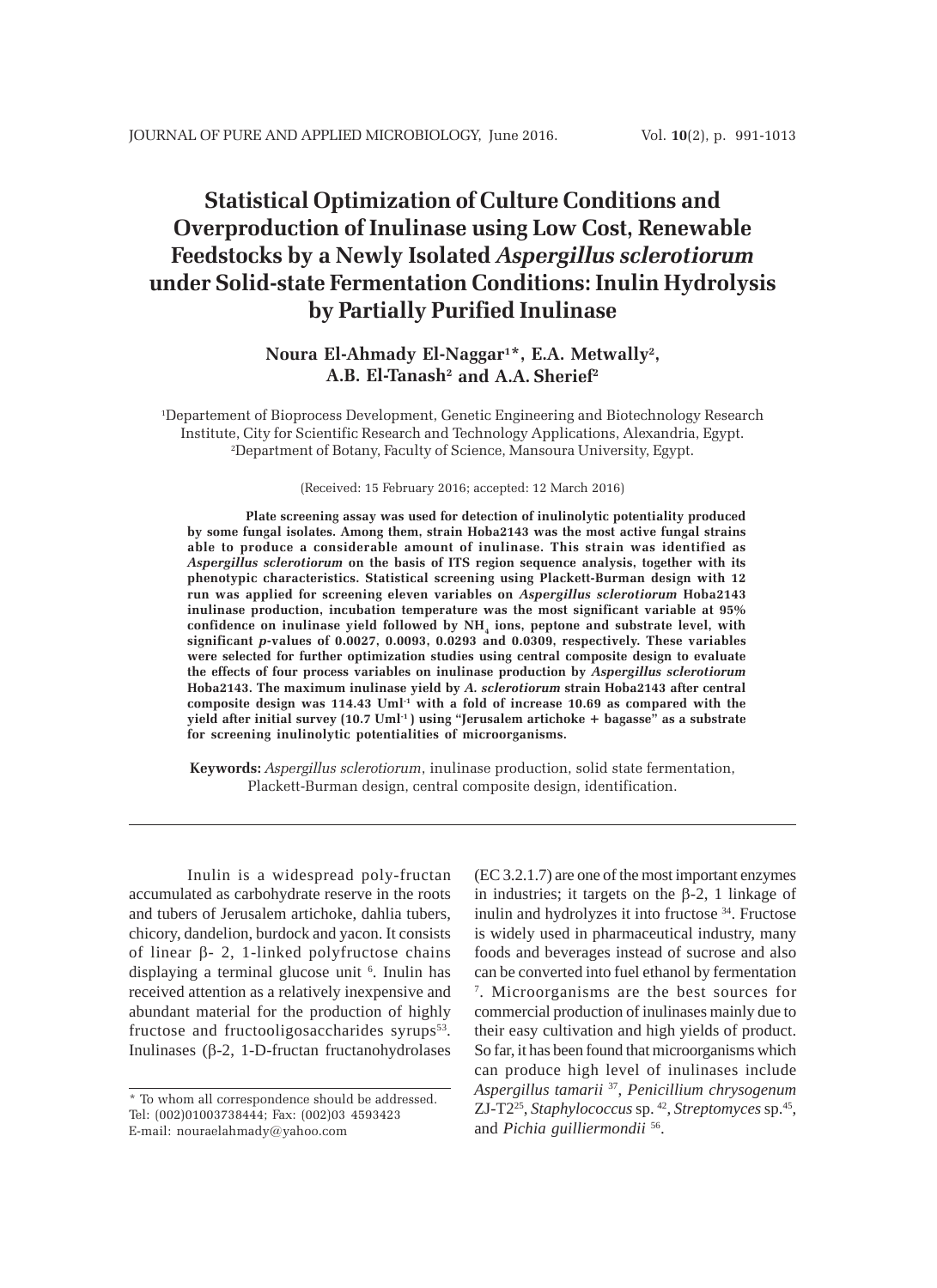Molecular identification is widely used for identification of microorganisms, because of the uniformity of inter transcribed spacer (ITS) fragment size in several fungal groups, which makes nucleotide sequencing of ITS fragments necessary to reveal inter specific, and in some cases, also intra specific variation 19.

Traditionally, inulinase is produced by submerged fermentation <sup>16</sup>. In addition, inulinase can also be produced by solid state fermentation (SSF) 6 . Inulinase production by SSF has attracted much attention because of high productivity, simple operation, cost effectiveness and better product recovery 49. Moreover, the crude fermented products from SSF can be used directly as the enzyme source for biosynthesis and biotransformation <sup>6</sup>. Additionally, these processes are of special economic interest for countries with abundance of biomass and agro-industrial residues, as these can be used as cheap raw materials<sup>4</sup>.

Conventional change of one variable-ata-time approach has been used for optimization process, but it was laborious and time consuming. Statistical optimization can overcome the drawbacks of conventional method and has been extensively used in the optimization of fermentation media. It can result in improved product yields, reduced process variability, closer confirmation of the output response to nominal and target requirements and reduced development time and overall costs <sup>15</sup>.

Optimization process by statistical experimental designs is very useful, as it helps in understanding the interactions among the process parameters at different levels and in calculating an optimal level of each parameter for the maximal product yield 36. Plackett–Burman experimental design (PB)  $35$  is a very useful tool for picking the significant factors which have strong influence on the response of interest from a list of candidate factors in quite small number of experiments. PB design assumes that there are no interactions between the different media constituents. Response surface methodology (RSM) is a collection of mathematical and statistical techniques useful for modeling and analysis of problems in which a response of interest is influenced by several variables and the objective is to optimize this response <sup>29</sup>. RSM can overcome

the drawbacks of conventional method; it can improve product yields, reduce number of experimental runs needed to provide sufficient information for statistically acceptable results, give closer confirmation of the output response to nominal and target requirements and reduce development time and overall costs 15. Central composite design (CCD) is an experimental design, useful in response surface methodology, for building a second order (quadratic) model for the response variable without needing to use a complete three-level factorial experiment<sup>5</sup>.

The present work is an attempt to survey of inulinolytic fungi, one variable-at-a-time approach was investigated. The molecular identification of the most potent inulinase producing strain was reported. The Plackett-Burman experimental design was used for screening the important factors controlling inulinase production under SSF conditions. The factors that had significant effects were optimized using a central composite design (CCD).

# **MATERIALS AND METHODS**

### **Substrates**

Rice straw (RS) as natural waste was bought from local farms in Al-Mansoura, Egypt, cutted into fine particles (about 0.1-0.5 mm), washed and dried at 70°C for 12.0 h. Jerusalem artichoke tubers (J) were washed thoroughly with cold water, sliced and then dried at 100°C for 72h. The dried slices were then milled to a fine powder with a hammer mill. After milling, the resultant powder was used directly as inulin rich source 45. **Isolation and purification of inulinase producing fungi**

The fungi were isolated according to Warcup<sup>54</sup>. The soil or rhizosphere sample (25 g) was suspended in 225 ml of sterilized distilled water (1:10; dilution) and subsequently 10 ml of this suspension was added into 990 ml of sterilized distilled water. Petri dishes containing inulin agar medium 31 plus chloranphenicol (100 mg/L) were inoculated with 1.0 ml of the  $1:1000(10^{-3})$  diluted soil suspensions. The plates were incubating at 28±2.0ºC and the growth of the colonies was accompanied up to 3.0 days. Fragments of the individual colonies were transferred separately to the same medium for fungal purification or re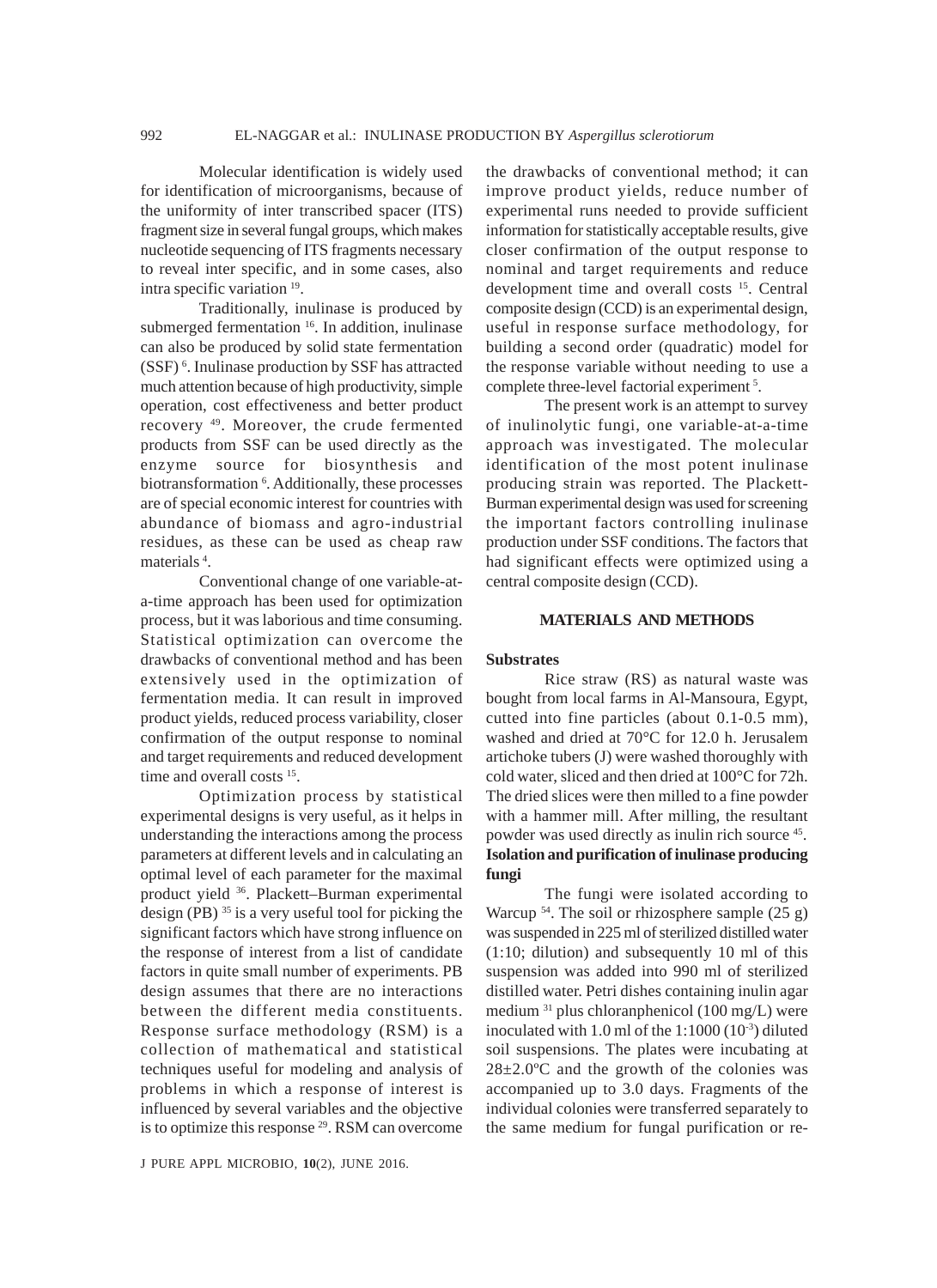purification and the growth was accompanied for 5.0 days. Similar isolates in their morphological characters on inulin and Potato Dextrose Agar (PDA) plats were collected and grouped for further studies of fungal identification.

# **Basal medium**

The basal medium (free of carbon) used in experiments was contained the following (g/L of acetate buffer; 0.1 M; pH 4.8): peptone, 5.0;  $NH_4H_2PO_4$ , 8.0;  $(NH_4)_2HPO_4$ , 4.0; KCl, 0.5;  $MgSO_4$ .7H<sub>2</sub>O, 0.5; and FeSO<sub>4</sub>.7H<sub>2</sub>O, 0.01<sup>31</sup>.

### **Inoculum preparation**

Fungal strains were sub-cultured on modified agar media containing 1.0% inulin as a sole carbon source <sup>31</sup>, at 30°C for 5.0 days and maintained at 4°C. Induced slant was mixed with 10 ml sterile basal medium for preparing spore suspension.

# **Solid state fermentation**

Fermentation was carried out in 250 ml Erlenmeyer flasks supplemented with 1g mixed substrate of sugar cane bagasse and Jerusalem artichoke tubers powder with a ratio of 1:1, mixed with 2.0 ml of freshly prepared basal medium in 0.1 M acetate buffer; pH 4.8. The flasks were covered with hydrophobic cotton and autoclaved at 121°C at 15 lbs for 20 min. after cooling, each flask was inoculated under aseptic conditions and distributed carefully with 2.0 ml spore suspension previously prepared (The final moisture content was 80%) and incubated for 5.0 days at 30°C under static conditions.

### **Extraction of inulinase**

The fermented substrates were mixed and homogenized well with 50 ml of 0.1M acetate buffer (pH 4.8); the mixture was shaken thoroughly on a rotary shaker (150 rpm) at room temperature  $(20\pm2\alpha\%C)$  for 60 min. The mixtures were filtered through muslin cloth; then centrifuged at 5000 *g* for 10 min. After centrifugation, the supernatant was collected and stored in a deepfreeze (-20°C) until it was used as crude inulinase <sup>6</sup>.

# **Inulinase assay**

The inulinase activity was determined by measuring the reducing sugars released by the hydrolysis of inulin according to Somogyi  $50$ method. The assay mixture for inulinase contained 0.1 ml of crude enzyme and 0.1 ml of 0.1 %  $(w/v)$ inulin (freshly prepared in 0.1 M sodium acetate buffer; pH 4.8). The reaction mixture was incubated at 40°C for 30 min; then, liberated reducing sugars were determined at 700 nm using Spectro UV–VIS RS spectrophotometer.

The absorbance was related to the concentration of fructose according to the standard calibration curve. One unit (U) of inulinase was defined as the amount of enzyme that released one µmole of fructose per minute from inulin at 40°C and other assay conditions.

# **Estimation of soluble protein**

The soluble protein concentration was determined by the method of Bradford<sup>3</sup>. 0.5ml of the supernatant was mixed by 2.5 ml commasie brilliant blue reagent (G250) and the optical density was measured against blank at 595 nm after 2 min and before 1 hr using Spectro UV-VIS RS spectrophotometer. The ug of protein was estimated using standard curve of bovine serum albumin (BSA).

# **Fungal identification**

Fungal strains were sent as pure slants to Regional Center for Mycology and Biotechnology (RCMB), Al-Azhar University, Nasr City, Cairo, Egypt for identification. All isolates were grown on Czapek Agar (PDA) medium, observing its macroscopic characteristics (colour, texture appearance and diameter of the colonies) and microscopic (microstructures), according to Domsch *et al.* <sup>11</sup>; Samson <sup>39</sup> for the genus *Aspergillus*

### **Scanning electron microscopy**

For scanning electron microscopy (SEM), the gold-coated specimen was examined at different magnifications with Analytical Scanning Electron Microscope (JSM-6510 LV) at Electron Microscope unit, Mansoura University, Egypt

# **Molecular identification**

Molecular identification was performed by Macrogen Korea Company Gasan-dong, Geumchen-gu, Seoul, Korea (http://www. macrogen.com).

The genomic DNA was isolated by transferring fungal mycelium with a sterilized toothpick, suspended in 0.5 ml of sterilized saline in a 1.5 ml centrifuge tube and centrifuged at 10,000 rpm for 10 min. Then the supernatant was discarded and the pellet was re suspended in 0.5 ml of InstaGene Matrix (Bio-Rad, USA). Incubated at 56°C for 30 min and then heated 100°C for 10 min. After heating, supernatant can be use for PCR.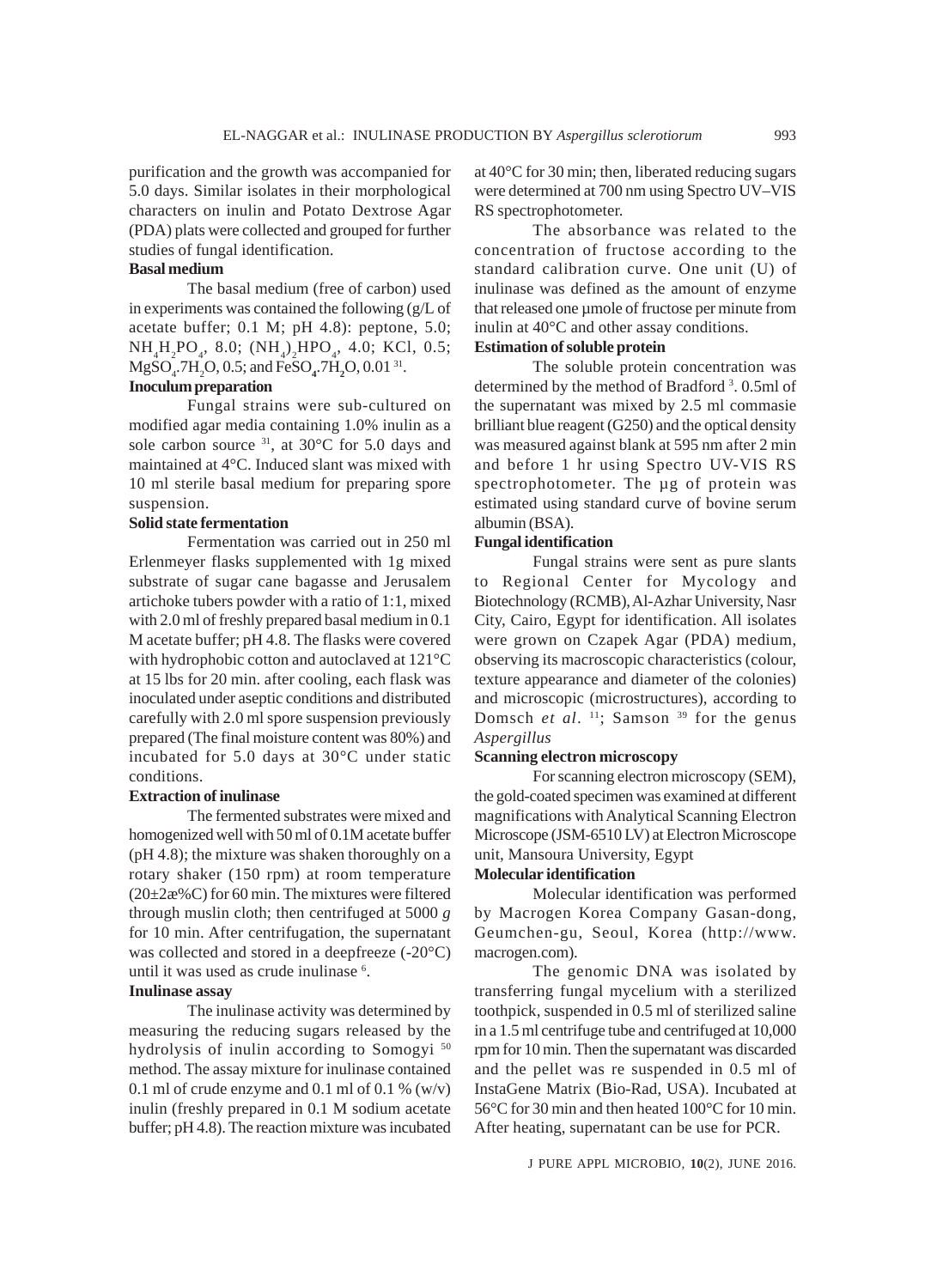The amplification of ITS1-5.8S-ITS2 regions of rDNA was performed in a total volume of 100 µl, which contained 1 µl DNA, 10 µl of 250 mM deoxyribonucleotide 5'-triphosphate (dNTP's); 10 µl PCR buffer, 3.5 µl 25 mM MgCl2 and 0.5 µl Taq polymerase, 4 µl of 10 pmol (each) forward primer ITS1 (3'-TCCGTAGGTGAACCTGCGG-5') and reverse primer ITS4 (5'-TCCTCCGCTTA TTGATATGC -3') and water was added up to 100 µl. The PCR-apparatus was programmed as follows: 5 min denaturation at 94°C, followed by 35 amplification cycles of 1 min at 94°C, 1 min of annealing at 55°C, and 2 min of extension at 72°C, followed by a 10 min final extension at 72°C. Unincorporated PCR primers and dNTPs were removed from PCR products by using Montage PCR Clean up kit (Millipore). The PCR reaction mixture was then analyzed via 1% (w/v) agarose gel electrophoresis, and the remaining mixture was purified using QIA quick PCR purification reagents (Qiagen, USA). The purified PCR products were sequenced. Sequencing reactions were performed in a MJ Research PTC-225 Peltier Thermal Cycler using a ABI PRISM® BigDyeTM Terminator Cycle Sequencing Kits with AmpliTaq-DNA polymerase (FS enzyme) (Applied Biosystems), following the protocols supplied by the manufacturer. Singlepass sequencing was performed on each template using the last mentioned PCR-primers. The fluorescent-labeled fragments were purified from the unincorporated terminators with an ethanol precipitation protocol. The samples were resuspended in distilled water and sequencing products were resolved on an Applied Biosystems model 3730XL automated DNA sequencing system (Applied BioSystems, USA). The sequencing product was deposited in the GenBank database under accession number KC020123 for *Aspergillus sclerotiorum* strain Hoba2143.

# **Phylogenetic analysis and identification of fungal strain**

The obtained sequence was analyzed using the basic local alignment search tool (BLAST) at NCBI database (http:// blast.ncbi.nlm.nih.gov). For comparison with currently available sequences, 57 sequences were retrieved with over 98% similarities belonging to 57 different genera and multiple alignments were performed. Phylogenetic tree obtained by neighborjoining analysis <sup>38</sup> of 18S ribosomal RNA gene

J PURE APPL MICROBIO*,* **10**(2), JUNE 2016.

(partial), internal transcribed spacer 1, 5.8 S ribosomal RNA gene, internal transcribed spacer 2 and 28 S ribosomal RNA gene (partial), showing the position of *A. sclerotiorum* strain Hoba2143 within the genus *Aspergillus*. The phylogenetic analysis was accomplished by using the Mega 4 software program <sup>51</sup>.

# **Rapid plate assay of the inulinolytic potentiality of the most active strain**

The inulinolytic potentiality of *Aspergillus sclerotiorum* strain Hoba2143 was detected by spot inoculation on inulin agar plates. It was then flooded with 1% Lugol's iodine and examined for a zone of clearance around the colony which indicated the presence of the enzyme inulinase 25.

# **Statistical optimization of inulinase production by** *A. sclerotiorum*

A prior knowledge with understanding of the related bioprocesses is necessary for a realistic modeling approach. J+RS in ratio (1:1) as a carbon source and incubation period of four days were selected for optimization studies of inulinase production by *A. sclerotiorum* Hoba 2143.

#### **Plackett–Burman experimental design**

The Plackett–Burman design (PB) is an efficient technique for the optimization of medium component. PB is very useful for picking the most important factors from a list of candidate factors. At this early problem-solving stage, the methodology assumes that important main effects will be much larger than two-factor interactions, so we were willing to confound the main effects. The technique was used to identify the most important independent variables, to verify if the investigated levels were in adequate range and to select them to realize another fractional design or a complete factorial design 35. The results of PB experimental design were fitted by the first-order model as follows:

$$
Y = \beta_0 + \Sigma \beta_i X_i \quad (i = 1, 2, \dots, k) \qquad \text{Eq. (1)}
$$

Where; Y is the estimated target function;  $\beta_0$  is the model intercept and âi is the regression coefficient and  $X_i$  is the coded independent factor and k is the number of studied factor. Each variable was defined at two levels, namely high and low level that was coded by  $(+1)$  and  $(-1)$ . The studied variables in our experimental design were as the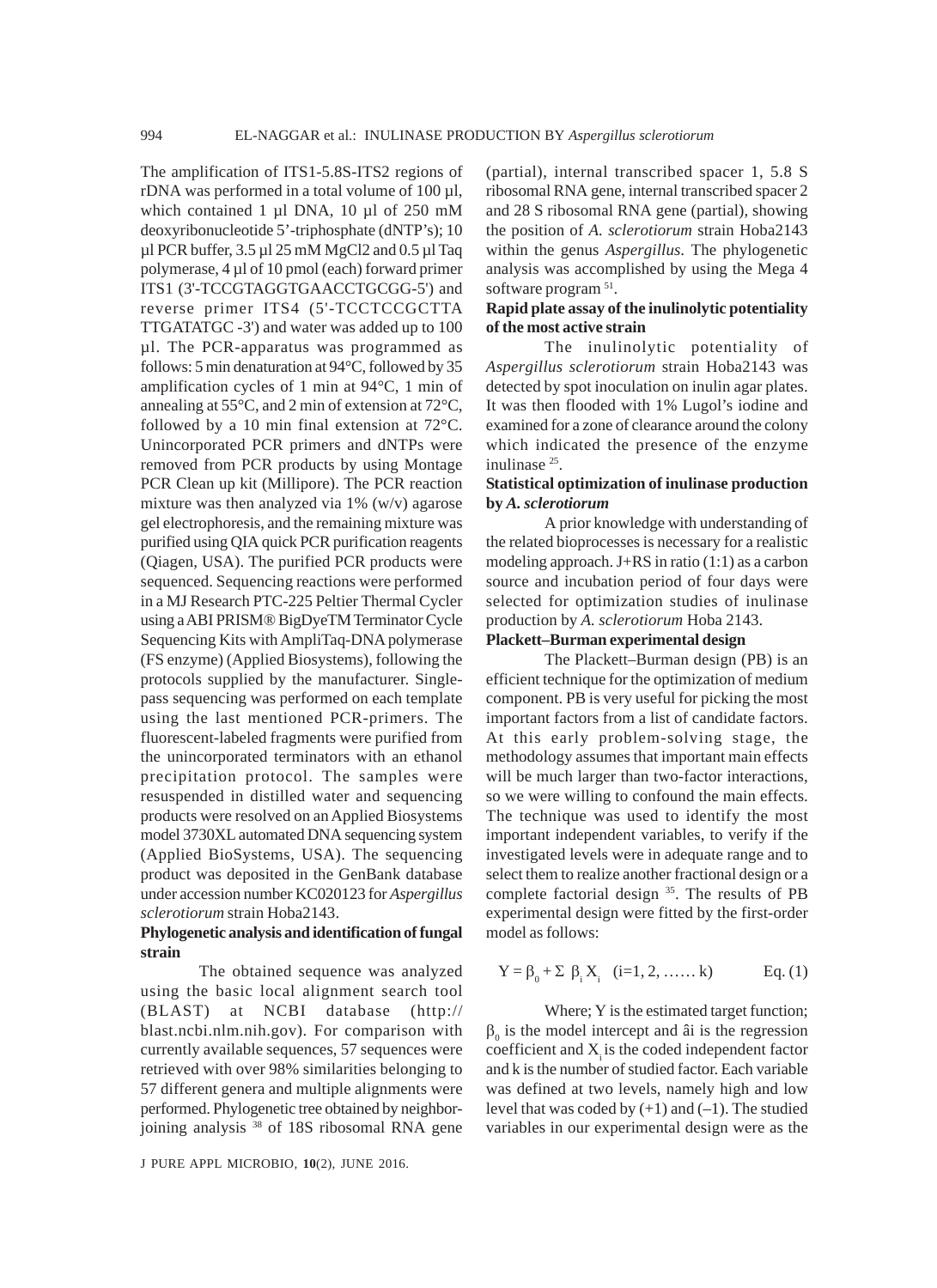following; peptone (A),  $\text{NaNO}_3$  (B),  $\text{NH}_4$  mixture contain  $NH_4H_2PO_4+(NH_4)_2HPO_4$ ; in ratio 2:1 (C),  $KCL$  (D),  $MgSO<sub>4</sub>(E)$ ,  $FeSO<sub>4</sub>(F)$ ,  $CaCl<sub>2</sub>(G)$ , initial pH (H), inoculum size (I), substrate level (K) and incubating temperature (L). The statistical software package "Design Expert 7.0.0" is used to analyze the experimental data.

#### **Central composite design (CCD)**

The central composite design (CCD) was used to further investigate the optimal level points of key factors obtained from PB design in the production of inulinase as response. The experimental variables were coded according to the following equation:

$$
X_i = (x_i - x_0) / \Delta x_i \quad (i = 1, 2, \dots, k)
$$

Where;  $X_i$  was the coded value of an independent variable,  $x_i$  was the real value of an independent variable,  $x_0$  was the real value of an independent variable at the center point, and  $x_i$  was the value of step change, and k; number of variables  $=4$ 

The most significant factors obtained by PB design including; incubating temperatures  $(X_1)$ ,  $NH<sub>4</sub>$  mixture (X<sub>2</sub>), substrate level (X<sub>3</sub>), and peptone  $(X_4)$  were selected; while, insignificant ones were eliminated in order to obtain a smaller, manageable set of factors. The four independent variables were studied at five different levels; sets of 30 experiments are carried out. The statistical software package "Design Expert 7.0" was used to analyze the experimental data. All variables were taken at a central coded value of zero. The average maximum inulinase activity was taken as the response (Yp). A multiple regression analysis of the data was carried out for obtaining an empirical model that relates the response measured to the independent variables. A second-order polynomial equation is:-

$$
Y_{p} = \beta_{0} + \sum_{i=1}^{4} \beta ixi + \sum_{i=1}^{4} \beta iixi^{2} + \sum_{i,j=1}^{4} \beta ijxixj
$$
  
- Eq. (2)

Where  $Y_{p}$  is the measured response,  $\beta_{0}$  is the intercept term,  $\beta_i$  are linear coefficients,  $\beta_{ii}$  are quadratic coefficient,  $\beta$ <sub>ii</sub> is interaction coefficient, and  $X_i$  and  $X_j$  are coded independent variables. The optimal values of the critical variables are obtained by analyzing 3D plots. The statistical analysis of the model is represented in the form of analysis of variance (ANOVA).

### **Determination of hydrolysis products**

The hydrolysis products of inulin by *Aspergillus sclerotiorum* Hoba2143 purified inulinase were determined by thin layer chromatography (TLC) using 20x20 cm silica gel 60 F254 plate (Merck, TLC aluminium sheets). 0.1 ml of enzyme mixed with 0.1 ml inulin (0.3 0%; pH; 4.8) was incubated at optimum temperature for interval times (5, 10, 15 and 30 min). After incubation, the reactions were stopped by adding 0.3 ml absolute alcohol (95%); then, the liberated free sugars were examined through descending plate. Control (inulin mixed with inactive inulinase) and authentic samples of sucrose, glucose, and fructose were also spotted and air dried. The plate was placed in a glass tank filled with develop solution (35 acetic acid: 30 chloroform: 5 water) and stored for 4.0 h at room temperature. On removed and air-dried plate, carbohydrates were detected by staining with aniline-diphenylamine reagent. This reagent was prepared by mixing a solution of 1 ml of aniline and 1 g of diphenylamine in 100 ml acetone, with 10 ml 85% phosphoric acid; the latter component was added just prior to use. The plate was sprayed with the staining reagent and color developed after heating for 15 min. at 120 °C. Using this procedure fructose and fructose oligomers are visualized as brown spots, glucose as a blue spot and sucrose as a dark green spot. The colors are clearly visible for up to  $6 h<sup>1</sup>$ .

### **RESULTS AND DISCUSSION**

# **Screening of fungal strains for their inulinolytic potentialities by solid state fermentation technique**.

This experiment was done in order to screen potential inulinase producers, detect their abilities for hard waste degradation. The results indicated that *Aspergillus sclerotiorum* (534.78±1.37 Ugds-1), *Emericella nidulans* (495.73±3.85 Ugds-1), and *Aspergillus aculeatus*  $(444.37\pm2.37 \text{ Ugds}^{-1})$  were generally the most active fungal strains able to produce a considerable amount of inulinase. Based on the specific activities of the screened inulinolytic fungal species, *Aspergillus sclerotiorum* attained the highest specific activity of 338.47(U/mg protein) and was selected to be the most active species used for further investigations.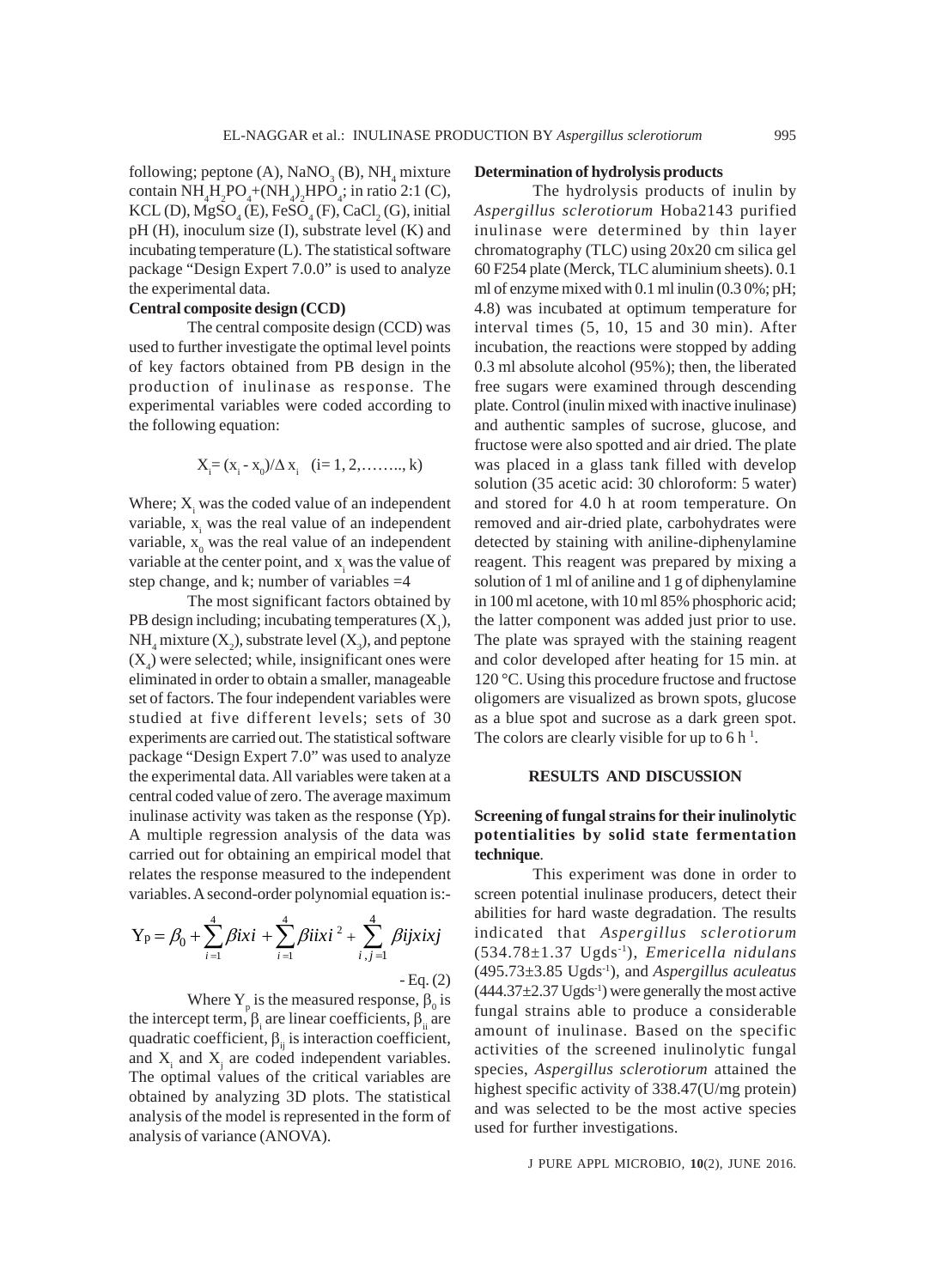# **Macroscopic and microscopic examination of the most active strain**

Colonies reaching 3-4cm diameter in 7 days at 28°C, on Czapek, yellow to buff with light yellow conidia, mycelium white, not dense, zonate, reverse brown. Radiate conidial heads, presence of upright conidiophores  $(9.0 \,\mu\text{m})$  in diameter) that terminated in globose  $(26.0 \,\text{\mu m})$  vesicle, with two layers of first sterigmata  $(7.9 \text{ X } 3.0 \mu \text{m})$  and second sterigmata (5.5  $X$  2.2  $\mu$ m), with spherical conidiospores  $(3.0 \,\mu\text{m})$  on it (Fig. 1).

Scanning electron microscopy (SEM) with high resolution and great depth of focus has been used to show the fine features of surface ornamentation of fungi, and with this technique we could obtain the interesting results about the surface structures of the selected fungi. The three dimensional SEM micrographs were excellent tools that documented the light microscopic identification of *A. sclerotiorum*. The SEM micrographs in Fig. 2 showed upright, rough walled conidiophores, bearing radiate conidial heads with spherical vesicles, covered with biseriate phialides carrying chains of spherical conidia with smooth to finely roughened walls that are identical to that of *A. sclerotiorum*.

# **Molecular identification of the most active inulinase producing fungal strain**

The ITS region of the most active inulinolytic strain was amplified, sequenced and deposited in the GenBank database under accession number KC020123. Amplification with primers ITS1 and ITS4 resulted in approximately 562 bp of fragment. The obtained sequence was compared with those in the NCBI Nucleotide Sequence Database by using the BLAST algorithm at the website http://www.ncbi.nlm.nih.gov/ BLAST. A comparative analysis by software



**Fig. 1.** Macroscopic and microscopic characteristics of *A. sclerotiorum*. A) Colonies B) Radiate conidial heads.

package MEGA4 version 2.1 demonstrated that ITS region sequence from the parental strain had a significant identity to a number of Aspergilli section; the comparison of the parental strain sequance with sequences of the reference species of *Aspergillus* contained in genomic database banks exhibited a similarity of 98% with *Aspergillus sclerotiorum* CCF: 3431 (FR733827.1).

The phylogenetic tree obtained by applying the neighbor-joining method is illustrated in Fig. 3. The topology of the phylogenetic tree was evaluated by using the bootstrap resampling method of Felsenstein 14 with 1000 replicates. From the Fig. 3, it is obvious that the isolate is closely similar to *A. sclerotiorum* CCF: 3431 (Gene Bank accession no. FR733827.1) followed by *A. ochraceus* DBOF-107 (JQ724468.1). Accordingly, the fungus strain was identified as *A. sclerotiorum* Hoba 2143. According to the analysis of ITS region sequence, together with its phenotypic and characteristics, the parental strain was identified



**Fig. 2.** Scanning electron micrographs of A. sclerotiorum ; A, B, C, D, E, F, G and H at different magnifications 45x, 75x, 230x, 250x, 550x, 700x, 800x and 1200x respectively.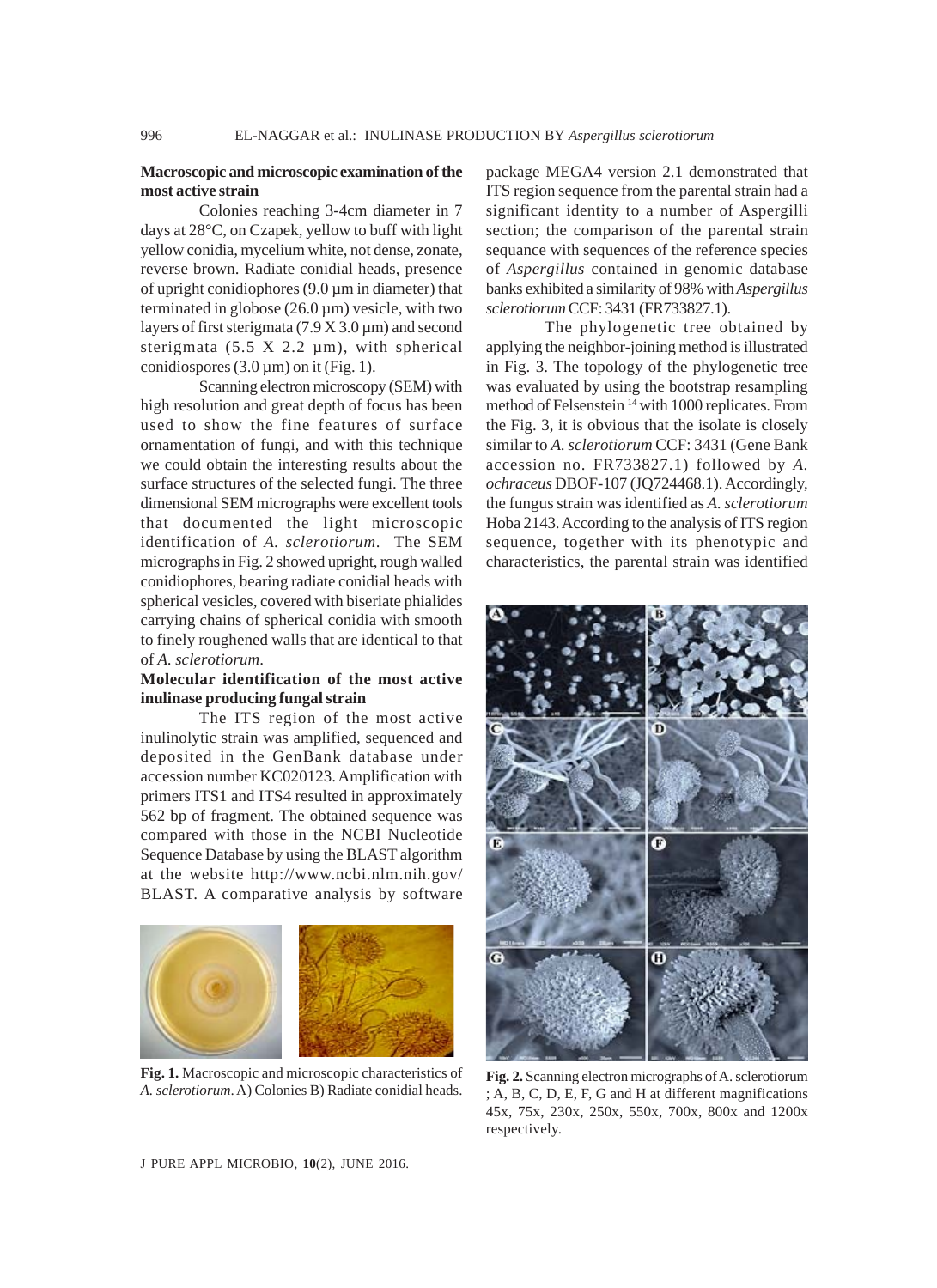as *Aspergillus sclerotiorum* and designated as *Aspergillus sclerotiorum* strain Hoba2143. Molecular identification techniques exhibit high sensitivity and specificity for identifying microorganisms and can be used for classifying microbial strains at diverse hierarchical taxonomic levels. These techniques, which based on the PCR amplification of genes coding for rRNAs and sequence comparison, offer a new rapid tool for identification of filamentous fungi using two specific PCR primers sets. The sequence is exemplified in the detailed description of the 18S rRNA gene, through the internal transcribed spacer 1; 5.8S rRNA gene (ITS1), ITS2, and into the 28S rRNA gene, each species has a unique nucleotide sequence through this stretch of genes  $43$ . **Rapid plate assay of the inulinolytic potentiality of the most active inulinase strain**

Plate screening assay is commonly used for detection of extracellular hydrolytic enzymes produced by microorganisms. The inulinolytic potentiality of *Aspergillus sclerotiorum* strain



**Fig. 3.** Phylogenetic tree obtained by neighbor-joining analysis of 18S ribosomal RNA gene (partial), internal transcribed spacer 1, 5.8S ribosomal RNA gene, internal transcribed spacer 2 and 28S ribosomal RNA gene (partial), showing the position of *Aspergillus* sp. strain Hoba2143 within the genus *Aspergillus*. Only bootstrap values above 50 %, expressed as percentages of 1000 replications, are shown at the branch points. GenBank sequence accession numbers are indicated in parentheses after the strain names. Phylogenetic analysis was conducted in MEGA4. Bar, 0.2 substitution per nucleotide position.

Hoba2143 on inulin agar plates was detected by the formation of a clear hydrolytic zone surrounding the fungal colony (Fig. 4) after incubation and staining with Lugol's iodine solution. The ratio of the hydrolytic zone diameter to the colony diameter (H/C) was estimated to be 1.14 cm.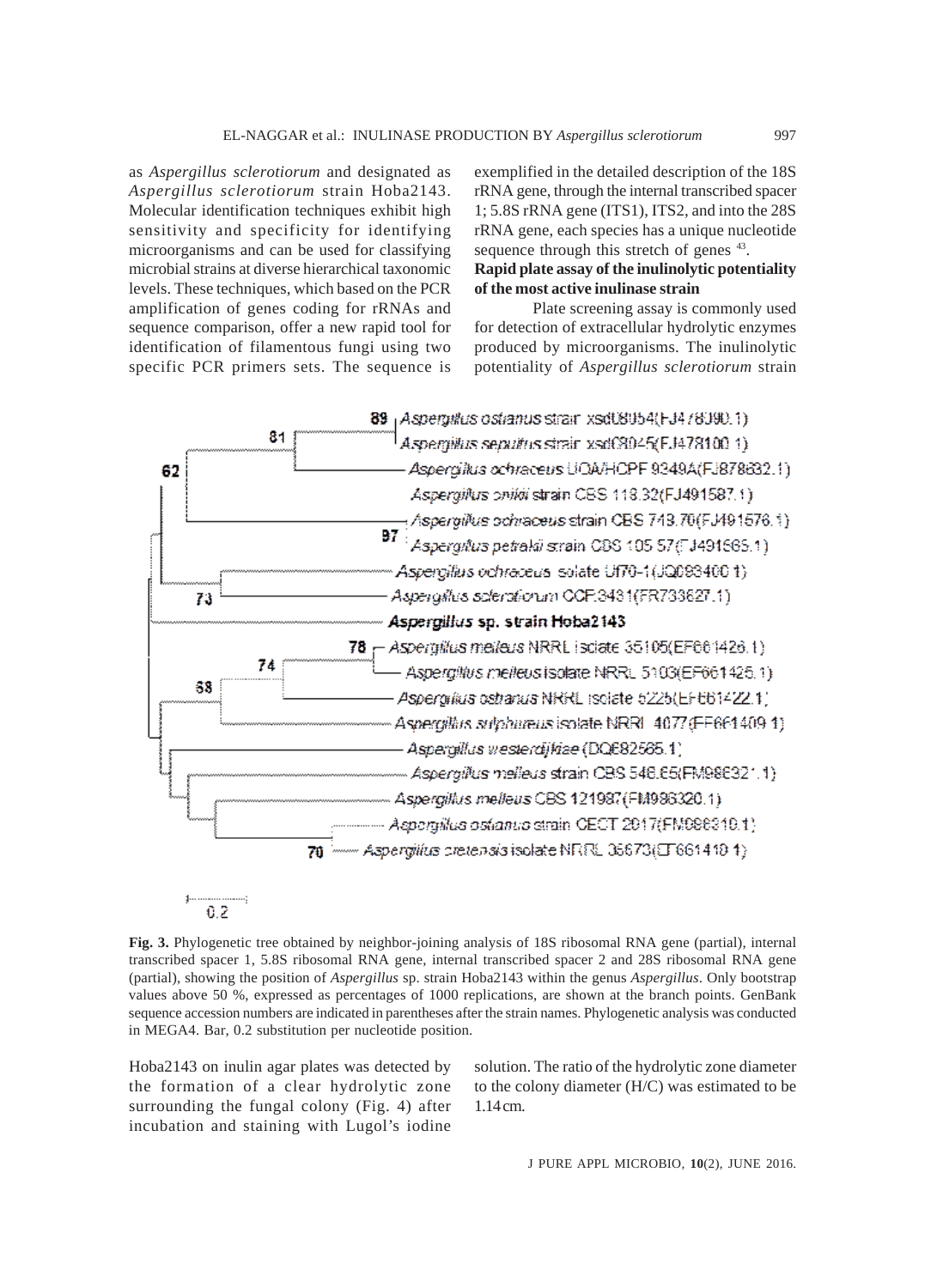# **Statistical screening of fermentation process variables for inulinase production by** *A. sclerotiorum* **strain Hoba2143 using Plackett-Burman design**

Plackett-Burman (PB) design was used to determine which variables significantly affect inulinase production by *A. sclerotiorum* strain Hoba2143, then the significant factors were chosen for further studies and insignificant ones were eliminated in order to obtain a smaller, manageable set of factors. One of the interesting properties of PB designs is that all main effects are estimated with the same precision. The influence of eleven medium factors and conditions namely peptone,  $\text{NaNO}_3$ ,  $\text{NH}_4$  mixture, KCl,  $\text{MgSO}_4$ , FeSO<sub>4</sub>, CaCl<sub>2</sub>, initial pH, inoculum size, substrate level and incubating temperature in the production of inulinase by *A. sclerotiorum* Hoba2143 through solid state fermentation was investigated in 12 runs using PB design. Selected variables with low level ("1) and high level (+1) are illustrated in Table 1. In the experimental design, each row represents an experiment and each column represents an independent variable. The signs + and - represent the two different levels (higher and lower) of the independent variable under investigation. The PB design for the 11 selected variables and the corresponding response for inulinase production are shown in Table 1. The inulinase yield varied markedly with the variables tested in range of 0.45 to 84.73 Uml<sup>-1</sup> in the 12 trials, this variation reflects the importance of medium optimization to attain higher productivity.

The lowest value of inulinase yield (0.45 Uml-1) was obtained in run no. 4 when minimal levels of NaNO<sub>3</sub>, NH<sub>4</sub> mixture, KCl, FeSO<sub>4</sub>, CaCl<sub>2</sub> and inoculum size and maximal levels of peptone,  $MgSO_4$ , CaCl<sub>2</sub>, initial pH, substrate level and incubating temperature were used, while the highest value of inulinase yield (84.73 Uml<sup>-1</sup>) was obtained in run no.7 when peptone,  $\text{NaNO}_3$ ,  $\text{NH}_4$ mixture, CaCl<sub>2</sub>, inoculum size and substrate level were adjusted to the highest levels and KCl,  $MgSO<sub>4</sub>$ , FeSO<sub>4</sub>, initial pH and incubating temperature were adjusted to the lowest levels. These results suggest that some variables significantly affect the inulinase activity while others not.

# **Statistical analysis of Plackett-Burman design for inulinase production by** *A. sclerotiorum* **strain Hoba2143**

The experimental design along with the responses of different experimental trials is shown in Table 2. Statistical analysis of the response (inulinase production) was performed and estimated effect is represented in Table 3. The data revealed that, initial pH  $(H)$  and  $\text{NaNO}_3(\text{B})$  are two insignificant variables with lower effects (1.79 and -2.88, respectively) and lower percent of contribution (0.09 and 0.24, respectively). Lower % of contribution indicated higher *p*-value. Thus instead of starting with the maximum model effects, backward regression at alpha 0.15 was applied to remove/or eliminate the small effects of pH (H) and  $\text{NaNO}_3$  (B). Then, the model fitted for the test of

| Variable<br>code | Name                    | Unit                                                     | Low<br>$actual(-1)$ | High<br>actual(1) |
|------------------|-------------------------|----------------------------------------------------------|---------------------|-------------------|
| A                | Peptone                 | $\%$                                                     | 0.2                 | 0.7               |
| B                | NaNO <sub>2</sub>       | $\%$                                                     | 0.2                 | 0.7               |
| C                | NH <sub>4</sub> mixture | $\%$                                                     | 0.6                 | 1.8               |
| D                | KCL                     | $\%$                                                     | 0.03                | 0.07              |
| E                | MgSO <sub>4</sub>       | $\%$                                                     | 0.03                | 0.07              |
| F                | FeSO <sub>4</sub>       | $\%$                                                     | $\theta$            | 0.002             |
| G                | CaCl <sub>2</sub>       | $\%$                                                     | 0.03                | 0.07              |
| Н                | Initial pH              | Degree                                                   | 4.2                 | 5.4               |
| I                | Inoculum size           | ml spores suspension<br>$1g$ dry substrate <sup>-1</sup> | 0.5                 | 2                 |
| K                | Substrate level         | $g$ 250 ml flask <sup>-1</sup>                           | 0.7                 | 1.3               |
| L                | Temperature             | $\rm ^{\circ}C$                                          | 25                  | 35                |

Table 1. The levels of the screened independent variables used for inulinase production during SSF under Plackett–Burman design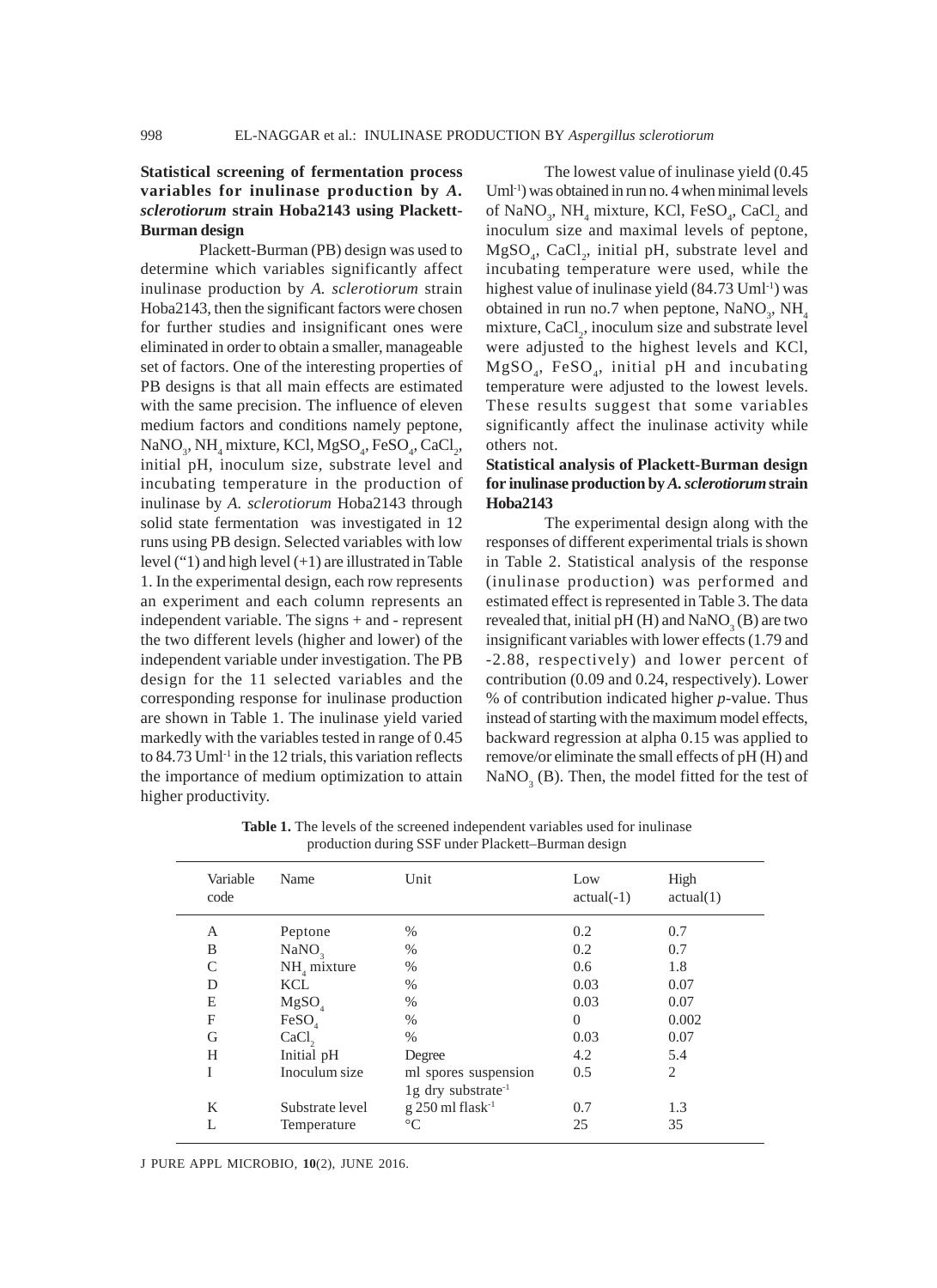significance. Actually, the removal procedure ends when the model was at significant level.

Pareto chart allows detecting the order and significant effects of variables affecting inulinase production in PB experimental design. It displays the absolute values of the effects, and draws a reference line on the chart. Any effect that extends past this reference line is potentially important. Pareto chart in design expert version 7.0 reproduce the relation between *t*-value (effect)



**Fig. 4.** Inulin agar plates stained with Lugo's iodine solution before (plates to the left) and after (plates to the right) incubation period of *A. sclerotiorum* strain Hoba2143, front (A) and rear (B) view.

vs. ranks. Pareto chart (Fig. 5) showed that incubating temperature (L) was the most significant variable affecting inulinase production at 95% confidence followed by mixture of  $NH<sub>4</sub>(C)$ , peptone (A) and substrate level (K), while other variables  $MgSO<sub>4</sub>(E)$ , KCl (D), inoculum size (J), CaCl<sub>2</sub>(G) and  $\text{FeSO}_4(\text{F})$  are not significant. Also, it was clear that the significant variables of mixture of  $NH<sub>4</sub>$ , peptone and substrate level had positive effects on inulinase production while, incubating temperature has negative effect.

The analysis of variance (ANOVA) of the experimental design (after removal of lower effects variable) was calculated, and the significant levels of each variable were determined by Fisher's *F*test and summarized in Table 4. The ANOVA of the PB design demonstrated that the model was highly significant as was evident from the Fisher's *F*-test with a very low probability value  $[(P \text{ model} > F)]$ *=*0.0148]. The model *F*-value of 67.17 implies the model is significant. There is only 1.48% chance that a "Model *F*-value" this large could occur due to noise. Also factors evidencing *P*-values of less than 0.05 were considered to have significant effects on the response (inulinase production).

 In this connection the analysis showed that, incubation temperature (L) with a probability value of 0.0027 was determined to be the most significant factor affecting inulinase production by *A. sclerotiorum* strain Hoba2143 followed by NH<sub>4</sub> mixture (C), peptone (A) and substrate level (K) with probability values of 0.0093, 0.0293 and 0.0309 respectively, the lower probability values



**Fig. 5.** (A) Effect of independent variables on inulinase production by *A. sclerotiorum* strain Hoba2143 based on Plackett-Burman design, (B) Pareto chart illustrates the order and significance of the variables affecting inulinase production by *A. sclerotiorum* strain Hoba2143 (the blue colors represent negative effects and the orange color represent positive effects).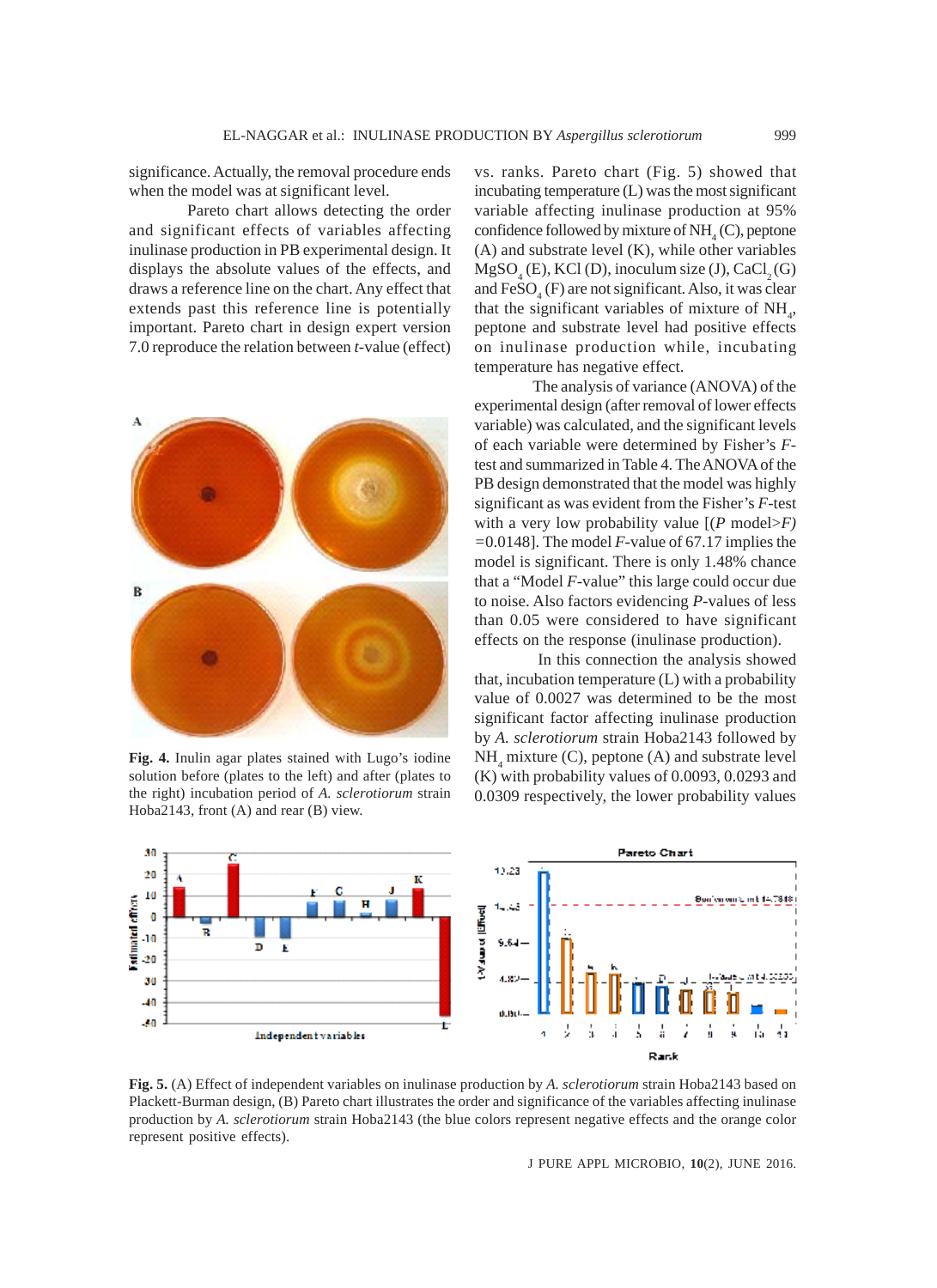indicate the more significant factors affecting inulinase production. Among the four significant variables screened, only incubation temperature exerted a negative effect, whereas the other variables NH<sub>4</sub> mixture, peptone and substrate level exerted positive effects on inulinase production. On the other hand, all other model variables were determined to be insignificant factors.

The goodness of fit of the model was checked by the determination coefficient  $(R^2)$ . The R<sup>2</sup> values provide a measure of how much variability in the observed response values can be explained by the experimental factors. The  $\mathbb{R}^2$  value is always

between 0 and 1. The closer the  $R^2$  value is to 1, the stronger the model is and the better it predicts the response. In our study, the value of the determination coefficient ( $R^2 = 0.9967$ ) indicated that 99.67% of the variability in the response could be explained by the model and only 0.33% of the total variations are not explained by the model. In addition, the value of the adjusted determination coefficient (Adj.  $R^2 = 0.9819$ ) was also very high to advocate for a high significance of the model (Table 4). The higher the Adj.  $\mathbb{R}^2$  the more accuracy of the relationships between the studied variables and inulinase production. At the same time the

**Table 2.** Plackett-Burman experimental design for evaluating factors influencing inulinase production through solid state fermentation by *A. sclerotiorum* strain Hoba2143

| Run                             | Coded levels of independent variables                        |                                                              |                                                              |                                                              |                                                              |                                                              |                                                              | Inulinase                                                    |                                                              |                                                              |                                                              |                                                                   |
|---------------------------------|--------------------------------------------------------------|--------------------------------------------------------------|--------------------------------------------------------------|--------------------------------------------------------------|--------------------------------------------------------------|--------------------------------------------------------------|--------------------------------------------------------------|--------------------------------------------------------------|--------------------------------------------------------------|--------------------------------------------------------------|--------------------------------------------------------------|-------------------------------------------------------------------|
| No.                             | A                                                            | B                                                            | C                                                            | D                                                            | E                                                            | F                                                            | G                                                            | H                                                            | J                                                            | K                                                            | L                                                            | yield $(Uml^{-1})$                                                |
| 2<br>3<br>4<br>5<br>6<br>7<br>8 | $-1$<br>$+1$<br>$+1$<br>$+1$<br>$-1$<br>$-1$<br>$+1$<br>$+1$ | $+1$<br>$-1$<br>$+1$<br>$+1$<br>$+1$<br>$-1$<br>$-1$<br>$+1$ | $+1$<br>$+1$<br>$-1$<br>$+1$<br>$-1$<br>$+1$<br>$-1$<br>$-1$ | $+1$<br>$+1$<br>$+1$<br>$-1$<br>$+1$<br>$-1$<br>$-1$<br>$-1$ | $-1$<br>$-1$<br>$+1$<br>$-1$<br>$+1$<br>$+1$<br>$+1$<br>$-1$ | $-1$<br>$+1$<br>$+1$<br>$-1$<br>$-1$<br>$+1$<br>$-1$<br>$+1$ | $-1$<br>$+1$<br>$-1$<br>$+1$<br>$+1$<br>$-1$<br>$+1$<br>$-1$ | $+1$<br>$+1$<br>$-1$<br>$-1$<br>$+1$<br>$+1$<br>$+1$<br>$+1$ | $-1$<br>$-1$<br>$-1$<br>$+1$<br>$+1$<br>$+1$<br>$-1$<br>$+1$ | $+1$<br>$-1$<br>$+1$<br>$+1$<br>$-1$<br>$+1$<br>$+1$<br>$-1$ | $+1$<br>$-1$<br>$-1$<br>$-1$<br>$-1$<br>$-1$<br>$+1$<br>$+1$ | 1.54<br>65.71<br>31.88<br>84.73<br>15.54<br>64.91<br>0.45<br>1.53 |
| 9<br>10                         | $+1$<br>$-1$                                                 | $-1$<br>$-1$                                                 | $+1$<br>$-1$                                                 | $+1$<br>$-1$                                                 | $+1$<br>$-1$                                                 | $-1$<br>$-1$                                                 | $-1$<br>$-1$                                                 | $-1$<br>$-1$                                                 | $+1$<br>$-1$                                                 | $-1$<br>$-1$                                                 | $+1$<br>$-1$                                                 | 1.07<br>20.09                                                     |
| 11<br>12                        | $-1$<br>$-1$                                                 | $-1$<br>$+1$                                                 | $-1$<br>$+1$                                                 | $+1$<br>$-1$                                                 | $-1$<br>$+1$                                                 | $+1$<br>$+1$                                                 | $+1$<br>$+1$                                                 | $-1$<br>$-1$                                                 | $+1$<br>$-1$                                                 | $+1$<br>$-1$                                                 | $+1$<br>$+1$                                                 | 0.71<br>0.47                                                      |

Signs (+) and (-) represent the higher and lower levels of the independent variable.

|                                                                         | <b>Table 3.</b> Estimated effect, sum of squares and % of contribution for |  |  |
|-------------------------------------------------------------------------|----------------------------------------------------------------------------|--|--|
| inulinase production by A. sclerotiorum strain Hoba2143 using PB design |                                                                            |  |  |

| Term                      | Estimated effect | Sum of Squares | % Contribution |
|---------------------------|------------------|----------------|----------------|
| A- Peptone                | 13.68            | 561.80         | 5.38           |
| B- NaNO <sub>2</sub>      | $-2.88$          | 24.85          | 0.24           |
| $C-NH4 mixture$           | 24.71            | 1831.51        | 17.55          |
| D- KCl                    | $-9.29$          | 258.84         | 2.48           |
| E- $MgSO4$                | $-10.00$         | 300.00         | 2.87           |
| $F-FeSO4$                 | 6.97             | 145.63         | 1.40           |
| G- CaCl <sub>2</sub>      | 7.77             | 181.02         | 1.73           |
| H- Initial pH             | 1.79             | 9.57           | 0.09           |
| J-Inoculum size           | 8.06             | 194.87         | 1.87           |
| K-Substrate level         | 13.30            | 530.72         | 5.08           |
| L- Incubation temperature | $-46.18$         | 6398.21        | 61.30          |
| Lenth's ME                | 37.46            |                |                |
| Lenth's SME               | 80.24            |                |                |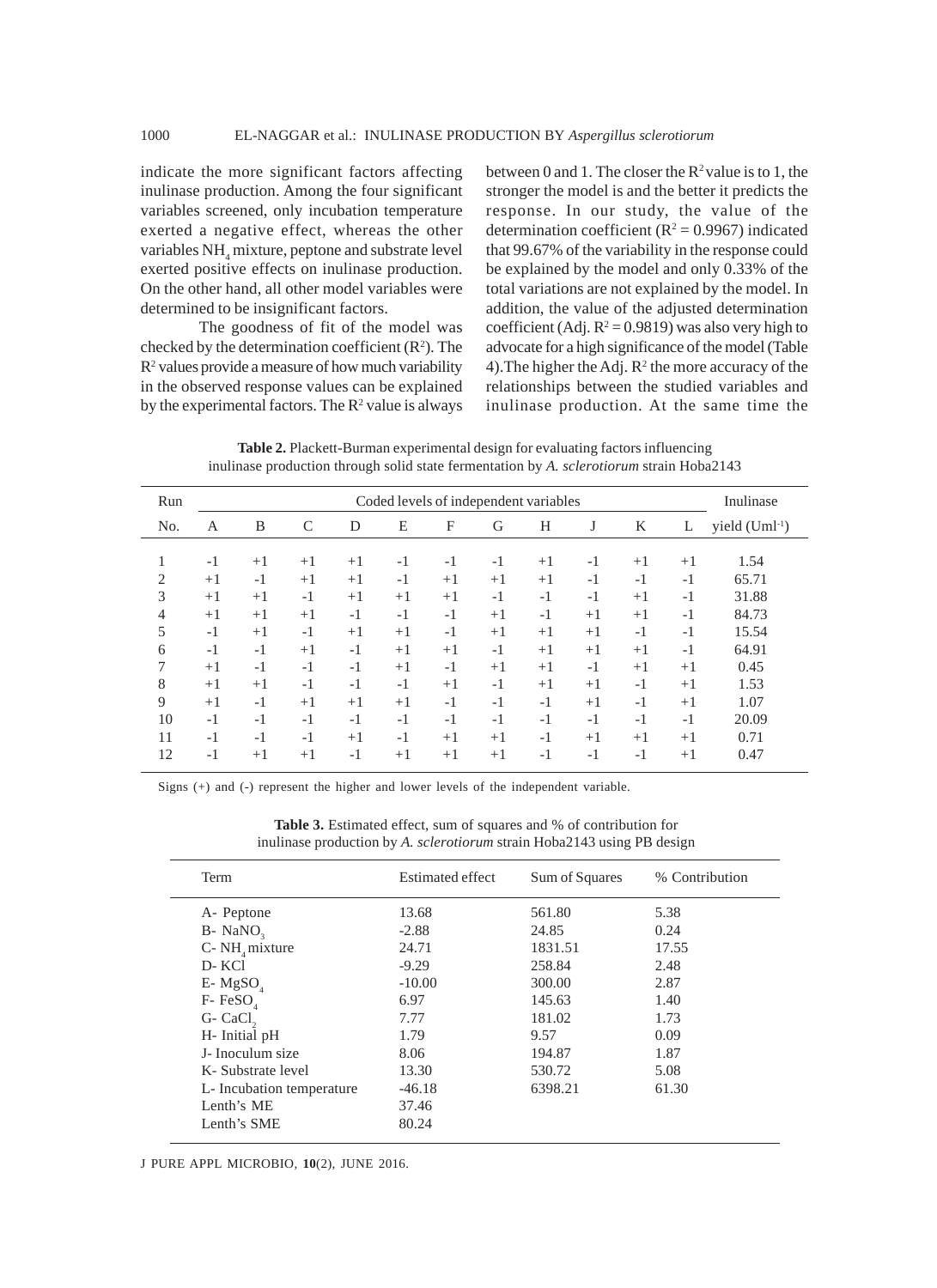predicted- $R^2$  value of 0.8813 for the inulinase production by *A. sclerotiorum* strain Hoba2143 was in a reasonable agreement with the Adjusted-R<sup>2</sup> of 0.9819 which indicated that the model is good. Predicted- $R<sup>2</sup>$  indicates how well the model predicts responses for new observations, thus our results revealed that the inulinase production through PB design could be predicted with 88.13% accuracy. The adequate precision value of the present model was 23.49 and this also suggests that the model can be used to navigate the design space. The 'adequate precision value' is an index of the signalto-noise ratio, and values of higher than 4 are essential prerequisites for a model to be a good fit. The model showed standard deviation, mean, coefficient of variation and PRESS value of 4.148, 24.052, 17.246 and 1238.92 respectively. ANOVA analysis confirmed a satisfactory adjustment of the model to the experimental data.

To approach the neighborhood of the optimum response, the coefficients of regression equation were calculated using design expert version 0.7 and the data Table 5 was fitted to a first order polynomial equation. By neglecting the insignificant terms the following equation was obtained.

*Y* **(Inulinase yield)= +24.05 +6.84A +12.35C +6.65K - 23.09L** Eq. (3)

Where Y is the response (inulinase yield), and A, C, K, and L are peptone,  $NH<sub>4</sub>$  mixture, substrate level and incubation temperature; respectively. The coefficient of each variable represents the effect extent of these variables on inulinase yield. Moreover, Equation (3) showed that the coefficients of peptone,  $NH<sub>4</sub>$  mixture and substrate level were positive (6.84, 12.35 and 6.65 respectively); while the coefficient of incubation temperature was negative (-23.9), which means that the increase in the concentrations of peptone,  $NH<sub>4</sub>$ mixture, substrate level and decrease in incubation temperature could exert positive effect on inulinase yield.

On the basis of *P* values (Table 4), peptone, NH<sub>4</sub> mixture, substrate level and incubation temperature were chosen for further optimization using central composite design (CCD), since these factors had the most significant effects on inulinase production.

Nitrogen source is one of the most important factors that affect the growth and metabolites of microorganisms, as it included in the synthesis of amino acids, enzymes, nucleotides, vitamins and some carbohydrates, thus variation in the nitrogen source can affect the metabolic processes of the cell significantly. The microbial production of enzymes that can show

| <b>Table 4.</b> Regression statistics and analysis of variance (ANOVA) for the experimental results |
|-----------------------------------------------------------------------------------------------------|
| of Plackett-Burman design used for inulinase production by A. sclerotiorum strain Hoba2143          |

| Source                    | Sum of Squares | df             | Mean Square | $F$ -value | <i>P</i> -value <i>Prob</i> $>$ <i>F</i> |
|---------------------------|----------------|----------------|-------------|------------|------------------------------------------|
| Model                     | 10402.58       | 9              | 1155.84     | 67.17      | $0.0148*$                                |
| A- Peptone                | 561.80         | 1              | 561.80      | 32.65      | $0.0293*$                                |
| $C-NH4 mixture$           | 1831.51        |                | 1831.51     | 106.44     | $0.0093*$                                |
| D- KCl                    | 258.84         |                | 258.84      | 15.04      | 0.0605                                   |
| E- $MgSO4$                | 300.00         |                | 300.00      | 17.43      | 0.0529                                   |
| $F-FeSO4$                 | 145.63         |                | 145.63      | 8.46       | 0.1006                                   |
| G- CaCl <sub>2</sub>      | 181.02         |                | 181.02      | 10.52      | 0.0833                                   |
| J-Inoculum size           | 194.87         |                | 194.87      | 11.32      | 0.0781                                   |
| K- Substrate level        | 530.72         |                | 530.72      | 30.84      | $0.0309*$                                |
| L- Incubation temperature | 6398.21        |                | 6398.21     | 371.83     | $0.0027*$                                |
| Residual                  | 34.41          | 2              | 17.21       |            |                                          |
| Cor Total                 | 10437.00       | 11             |             |            |                                          |
| Std. Dev.                 | 4.148166       | R-Squared      | 0.996703    |            |                                          |
| Mean                      | 24.05208       | Adj R-Squared  | 0.981865    |            |                                          |
| C.V. %                    | 17.2466        | Pred R-Squared | 0.881295    |            |                                          |
| <b>PRESS</b>              | 1238.924       | Adeq Precision | 23.4897     |            |                                          |

\* Significant values, *df* : Degree of freedom, *F*: Fishers's function, *P* : Level of significanceC.V: Coefficient of variation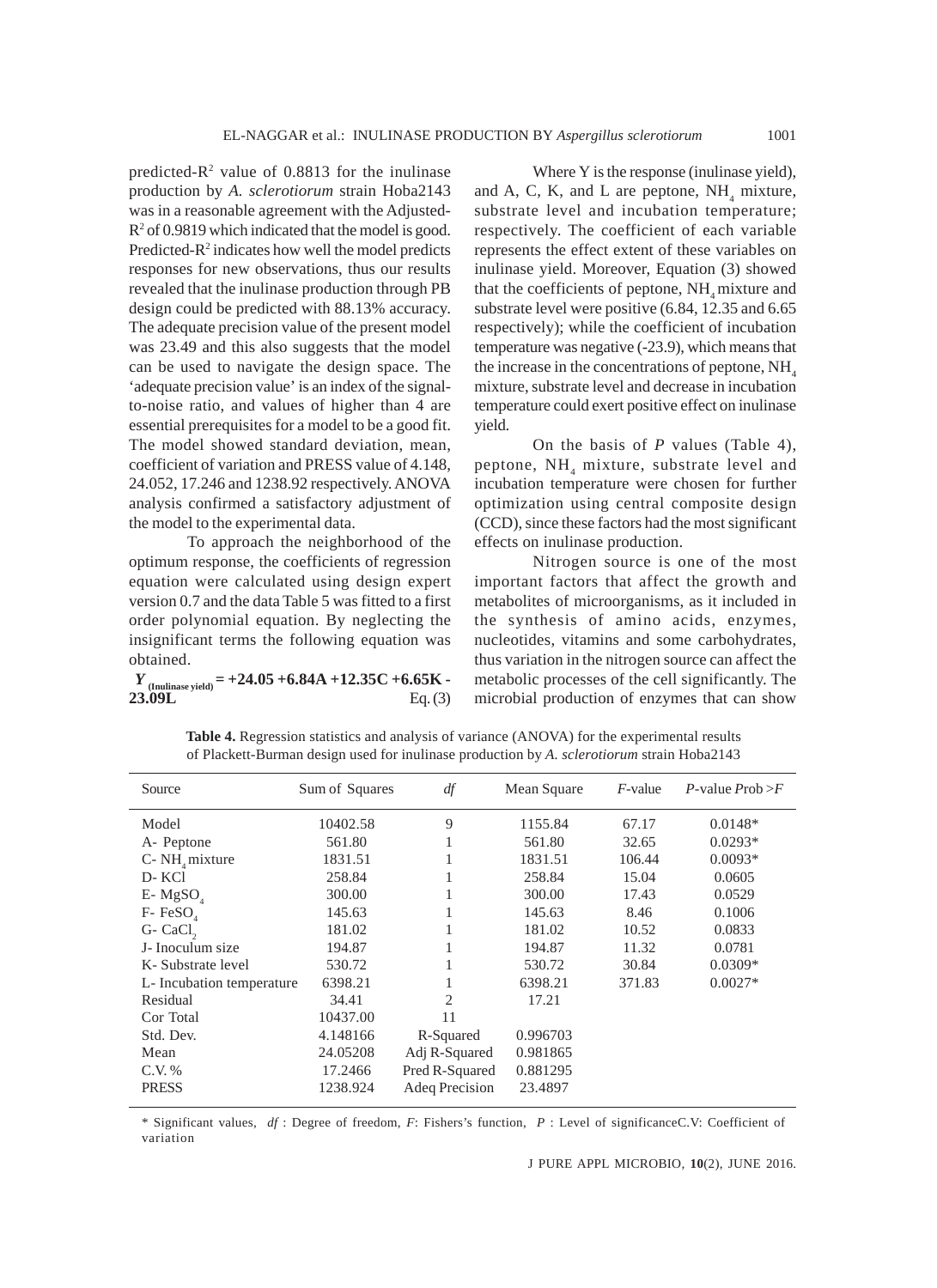interesting biochemical properties for biotechnological application depends primarily on the nature of the organism as well as on culture medium composition  $2$ , so the proper application of a convenient nitrogen source is very important for optimal enzymes production 27.

In this connection our results revealed that, both organic (peptone) and inorganic (ammonium phosphate) nitrogen sources have positive effects on inulinase production by *Aspergillus sclerotiorum* Hoba2143 where, peptone shown a maximum inulinase production  $(114.43 \text{ U/ml})$  at  $0.64\%$  (w/v) peptone concentration, the stimulatory effect of peptone on inulinase production has been reported by Singh *et al*. 48. Kaur *et al*. 22 recorded a maximum inulinase production by *Aspergillus fumigatus* at 34°Con a medium containing combination of peptone and NaNO<sub>3</sub>, also the work of Li *et al*. <sup>26</sup> revealed a maximum inulinase activity  $(14.6 \pm 0.4 \text{ U/ml})$  at 1% (w/v) peptone concentration. In other studies it was reported that each fungal species has a preference for a specific organic or inorganic nitrogen source for maximum inulinase production 23. *Penicillium* sp.TN-88 was reported to have high inulinase activity with yeast extract as the organic nitrogen source 52. Also Jing *et al*. 20 observed maximum inulinase production (21.54 U/ml) by *Aspergillus ficuum* when peptone is replaced by yeast extract. For *Penicillium citrinum* AR-IN2, El-Hersh *et al.* <sup>12</sup> found that, corn steep liquor (CSL) is a potent inducer for inulinase production (35.6U/ ml).

On the other hand, our results also revealed that, the inorganic nitrogen source (ammonium phosphate mixture) is a very potent stimulator for inulinase production, where the maximum inulinase activity (114.43 U/ml) was recorded at 1.54% (w/v)  $NH_4$  mixture (NH<sub>4</sub>H<sub>2</sub>PO<sub>4</sub>+  $(NH_4)_2$ HPO<sub>4</sub>), further increasing of NH<sub>4</sub> mixture concentration decreased inulinase activity, the same results were recorded by Sanal et al.  $40$ , ammonium phosphate was the best nitrogen source for inulinase production from *Alternaria alternata*. The work of Derycke and Vandamme<sup>9</sup>; Jing et al.<sup>20</sup> and Xiong *et al.* <sup>55</sup> showed that the addition of ammonium salts to the medium resulted in higher production of inulinase in *Aspergillus niger*, *A.*  $ficuum (0.5\% NH<sub>4</sub>H<sub>2</sub>PO<sub>4</sub> gave the highest level of$ inulinase activity) and *Kluyveromyces* S120 respectively. Also the study of Kumar *et al*. 24 on  $\emph{Aspergillus niger AUP19 revealed that  $\rm NH_4H_2PO_4$$ showed maximum inulinase production (87 U/ ml) followed by  $(NH_4)_2 HPO_4$  (74 U/ ml).

In contrast to our results, Singh and Singh 47 found that the presence of ammonium salts in the production medium usually inhibit the growth and synthesis of inulinase, this may be attributed to the acidic conditions resulted due to the utilization of ammonium ions and liberation of acids into the medium. In this regard, Singh *et al*. 48 reported the inhibitory effect of ammonium salts on inulinase production from *K. fragilis*. Dinarvand *et al*. 10 recorded that inulinase production in the culture medium of *Aspergillus niger* ATCC 20611 supplemented with 0.5 and 1% of  $NH_4H_2PO_4$ 

**Table 5.** Regression coefficients of Plackett-Burman design variables for inulinase production by *A*. *sclerotiorum* strain Hoba2143

| Factor                   | Coefficient estimate | df | Standard error | 95% CI Low | 95% CI High |
|--------------------------|----------------------|----|----------------|------------|-------------|
| Intercept                | 24.052               |    | 1.20           | 18.900     | 29.204      |
| A-Peptone                | 6.842                |    | 1.20           | 1.690      | 11.995      |
| $C-NHa$ mixture          | 12.354               |    | 1.20           | 7.202      | 17.506      |
| D-KCl                    | $-4.644$             |    | 1.20           | $-9.797$   | 0.508       |
| $E-MgSO4$                | $-5.000$             |    | 1.20           | $-10.152$  | 0.152       |
| $F\text{-FeSO}_4$        | 3.484                |    | 1.20           | $-1.669$   | 8.636       |
| G-CaCl,                  | 3.884                |    | 1.20           | $-1.268$   | 9.036       |
| J-Inoculum size          | 4.030                |    | 1.20           | $-1.123$   | 9.182       |
| K-Substrate level        | 6.650                |    | 1.20           | 1.498      | 11.803      |
| L-Incubation Temperature | $-23.091$            |    | 1.20           | $-28.243$  | $-17.938$   |
|                          |                      |    |                |            |             |

\* Significant values, *df* : Degree of freedom, *P* : Level of significance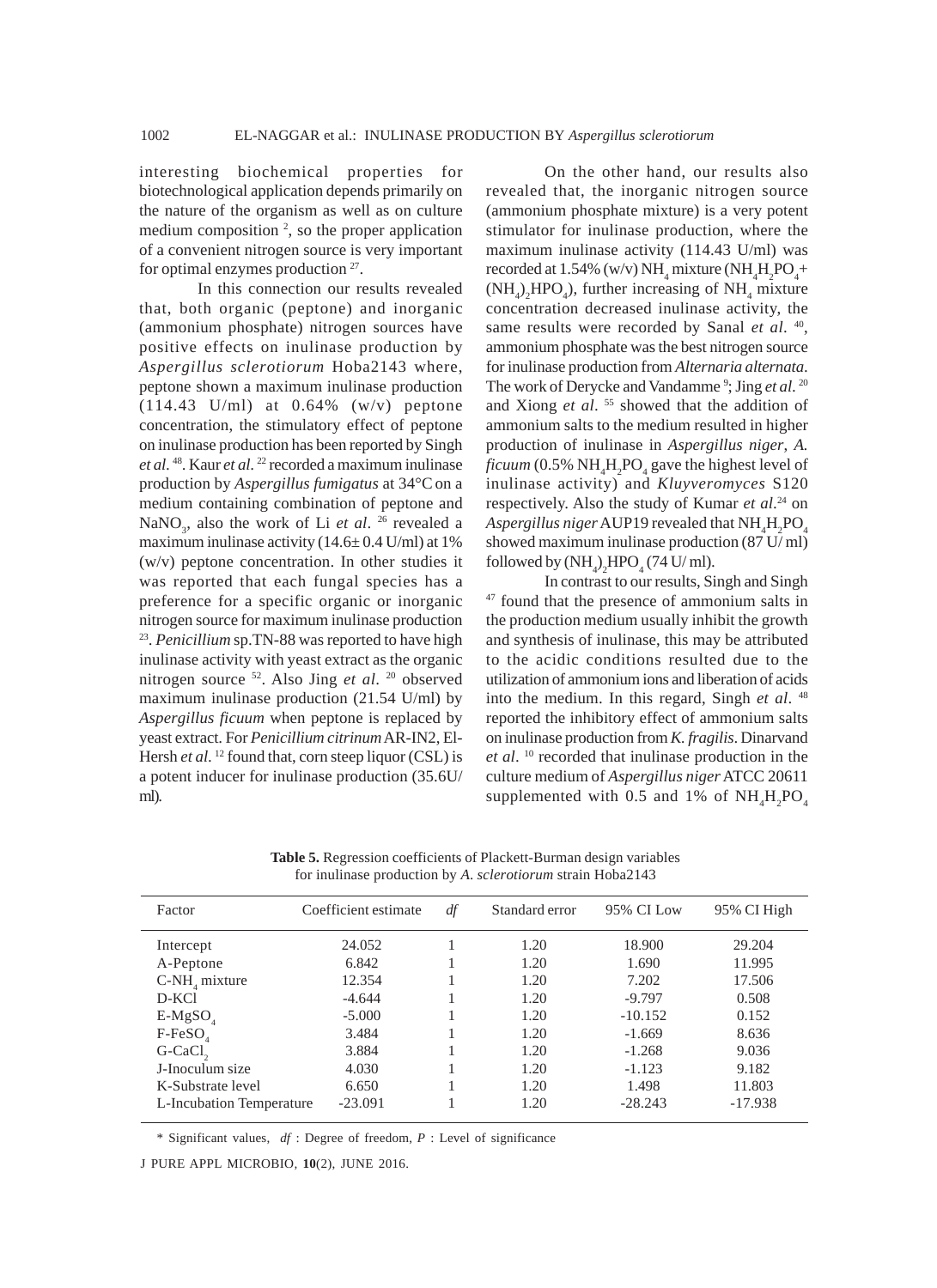decreased and totally repressed by increasing the concentration up to 2%.

The optimum temperature for microbial enzyme production could be a function of the type of microorganism, composition, porosity, particle diameter and depth of the substrate and control of the fermentation process variables 34. In the current study the optimal temperature for inulinase production of *Aspergillus sclerotiorum* Hoba2143 was 26°C, this result was in the similar mesophilic range of most fungi <sup>47</sup>. Ertan and Ekinci <sup>13</sup> found that the maximum inulinase activity of *Alternaria alternata* (2.3U/ml), *A. niger* (8.4 U/ml), and *Trichoderma harzanium* (1.2 U/ml) were obtained at 30, 35and 30°C respectively. Yu *et al*. 56 obtained maximum inulinase activity at low temperature

(28°C) by a mutant *Pichia guilliermondii*. Similarly, several temperature optima have been recorded for inulinase production, for example, 30ºC for *A. fumigates* 17 and *Kluyveromyces marxianus* YS-1 46, 28°C for *Penicillium citrinum* 44, 25°C for *Aspergillus wentii* 21 and 30°C for *Aspergillus niger* <sup>18</sup>. Increasing incubation temperature above its optima will gradually reduce the ability of microorganisms to secrete enzymes; this may be due to the denaturation of microbial strain at higher temperatures. Rising or decreasing incubation temperature away from the optimum will affect on the growth and enzymatic reaction rate inside the cells which consequently affect its potentiality to secrete microbial enzyme<sup>28</sup>

Selection of a suitable substrate for solid

Table 6. Central composite design matrix with the experimental and predicted values of inulinase production by *A*. *sclerotiorum* strain Hoba2143

|                  |                     |                 | Coded and natural values of independent variables |           |              | Inulinase activity (Uml <sup>-1</sup> ) |          |
|------------------|---------------------|-----------------|---------------------------------------------------|-----------|--------------|-----------------------------------------|----------|
| Run              | Incubation          | NH <sub>4</sub> | Substrate                                         | Peptone   | Experimental | Predicted                               | Residual |
|                  | temp. $(^{\circ}C)$ | $mixture (\%)$  | level (g/flask)                                   | (% )      |              |                                         |          |
| $\mathbf{1}$     | 0(26)               | $-2(0.7)$       | 0(1.25)                                           | 0(0.6)    | 18.47        | 17.04                                   | 1.44     |
| $\sqrt{2}$       | 0(26)               | 0(1.3)          | 0(1.25)                                           | 0(0.6)    | 109.10       | 104.57                                  | 4.53     |
| 3                | $-1(23)$            | 1(1.6)          | 1(1.50)                                           | $-1(0.5)$ | 36.14        | 34.29                                   | 1.85     |
| $\overline{4}$   | 0(26)               | 0(1.3)          | 2(1.75)                                           | 0(0.6)    | 31.22        | 34.53                                   | $-3.31$  |
| 5                | 1(29)               | 1(1.6)          | $-1(1.00)$                                        | 1(0.7)    | 65.53        | 66.26                                   | $-0.73$  |
| 6                | 1(29)               | $-1(1.0)$       | $-1(1.00)$                                        | $-1(0.5)$ | 5.50         | 9.23                                    | $-3.73$  |
| $\boldsymbol{7}$ | 0(26)               | 0(1.3)          | 0(1.25)                                           | 0(0.6)    | 105.12       | 104.57                                  | 0.55     |
| 8                | 0(26)               | 0(1.3)          | 0(1.25)                                           | 2(0.8)    | 39.45        | 40.94                                   | $-1.49$  |
| 9                | 1(29)               | 1(1.6)          | $-1(1.00)$                                        | $-1(0.5)$ | 42.21        | 40.33                                   | 1.88     |
| 10               | $-1(23)$            | 1(1.6)          | $-1(1.00)$                                        | 1(0.7)    | 80.58        | 79.51                                   | 1.07     |
| 11               | 0(26)               | 0(1.3)          | 0(1.25)                                           | 0(0.6)    | 104.12       | 104.57                                  | $-0.45$  |
| 12               | 0(26)               | 0(1.3)          | 0(1.25)                                           | 0(0.6)    | 101.10       | 104.57                                  | $-3.47$  |
| 13               | $-1(23)$            | $-1(1.0)$       | 1(1.50)                                           | 1(0.7)    | 21.06        | 19.73                                   | 1.33     |
| 14               | 0(26)               | 2(1.9)          | 0(1.25)                                           | 0(0.6)    | 76.58        | 78.87                                   | $-2.29$  |
| 15               | 2(32)               | 0(1.3)          | 0(1.25)                                           | 0(0.6)    | 10.83        | 12.06                                   | $-1.23$  |
| 16               | $-1(23)$            | 1(1.6)          | 1(1.50)                                           | 1(0.7)    | 51.83        | 50.46                                   | 1.37     |
| 17               | 1(29)               | $-1(1.0)$       | 1(1.50)                                           | $-1(0.5)$ | 28.17        | 26.02                                   | 2.15     |
| 18               | 1(29)               | 1(1.6)          | 1(1.50)                                           | $-1(0.5)$ | 31.25        | 30.95                                   | 0.30     |
| 19               | 0(26)               | 0(1.3)          | $-2(0.75)$                                        | 0(0.6)    | 49.25        | 46.79                                   | 2.46     |
| 20               | 0(26)               | 0(1.3)          | 0(1.25)                                           | 0(0.6)    | 103.00       | 104.57                                  | $-1.57$  |
| $21\,$           | $-1(23)$            | $-1(1.0)$       | 1(1.50)                                           | $-1(0.5)$ | 18.31        | 19.94                                   | $-1.63$  |
| 22               | 1(29)               | 1(1.6)          | 1(1.50)                                           | 1(0.7)    | 42.10        | 40.03                                   | 2.07     |
| 23               | 0(26)               | 0(1.3)          | 0(1.25)                                           | 0(0.6)    | 105.00       | 104.57                                  | 0.43     |
| 24               | 1(29)               | $-1(1.0)$       | $-1(1.00)$                                        | 1(0.7)    | 20.15        | 18.79                                   | 1.36     |
| 25               | $-1(23)$            | $-1(1.0)$       | $-1(1.00)$                                        | $-1(0.5)$ | 7.11         | 5.97                                    | 1.14     |
| 26               | $-2(20)$            | 0(1.3)          | 0(1.25)                                           | 0(0.6)    | 19.61        | 19.23                                   | 0.38     |
| 27               | $-1(23)$            | $-1(1.0)$       | $-1(1.00)$                                        | 1(0.7)    | 19.94        | 22.61                                   | $-2.67$  |
| 28               | 1(29)               | $-1(1.0)$       | 1(1.50)                                           | 1(0.7)    | 18.75        | 18.73                                   | 0.02     |
| 29               | $-1(23)$            | 1(1.6)          | $-1(1.00)$                                        | $-1(0.5)$ | 44.11        | 46.50                                   | $-2.39$  |
| 30               | 0(26)               | 0(1.3)          | 0(1.25)                                           | $-2(0.4)$ | 15.86        | 15.22                                   | 0.64     |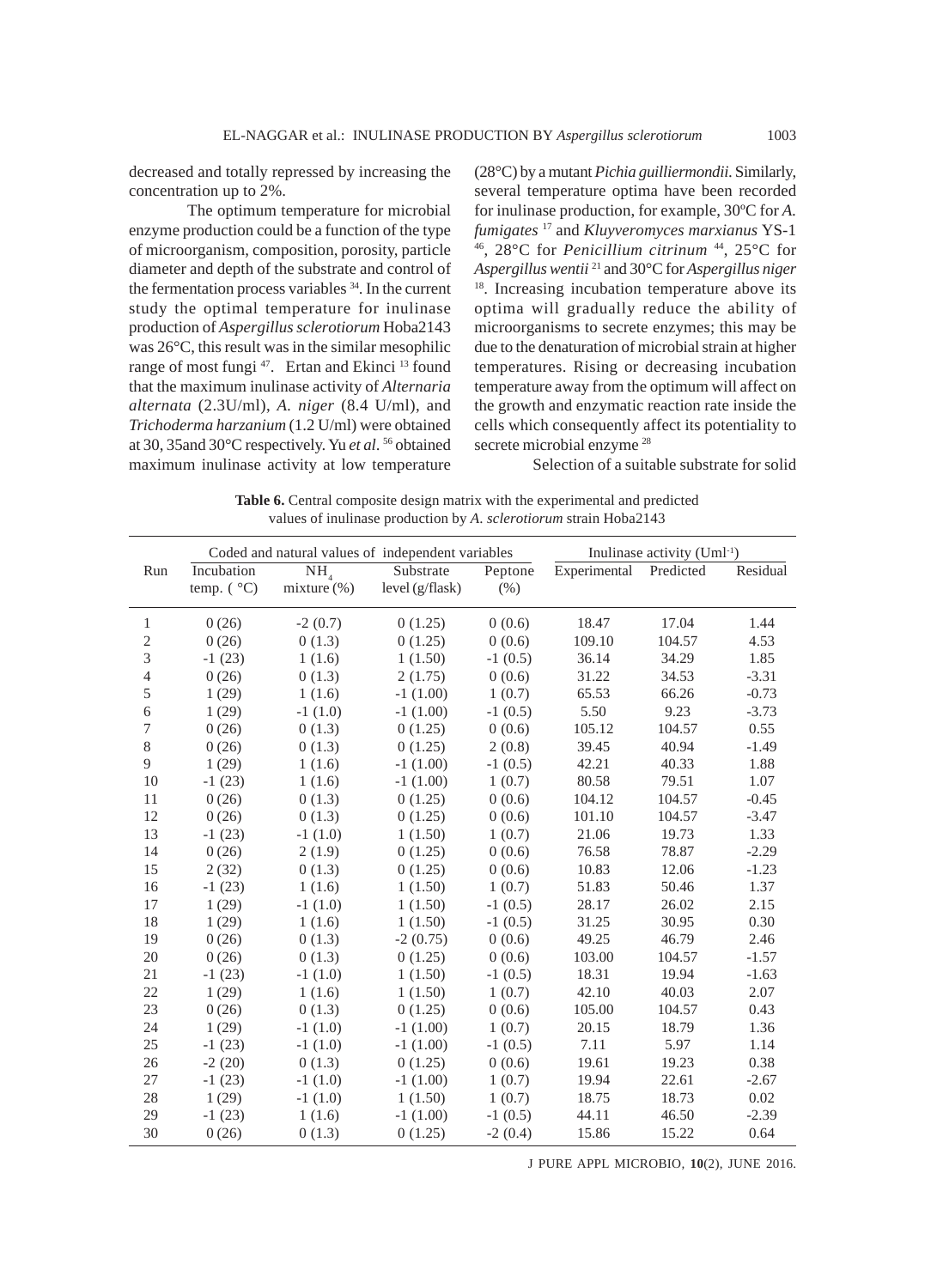state fermentation process is one of the most crucial factors, where substrate not only provides the nutrient for the microbial growth but also act as a support for microbial cells attachment <sup>33</sup>. Substrate particles size, level and moisture content are the most critical factors which influence the microbial growth and activity  $41$ , due to their effect on microbial respiration and aeration. In this study maximum inulinase productivity (5721.5U/gm substrate) was obtained at substrate level of 1.2 g /250ml conical flask

# **Statistical optimization of fermentation process variables for inulinase production by** *A. sclerotiorum* **strain Hoba2143 using central composite design (CCD)**

Results of Placket-Burman design revealed that, incubation temperature  $(X_1)$ , NH<sub>4</sub> mixture  $(X_2)$ , substrate level  $(X_3)$  and peptone  $(X_4)$ were the most significant independent variables affecting inulinase production, thus they were selected for further optimization using five level central composite design (CCD). Table 6 shows the four independent variables and their concentrations at different coded and actual levels of the variables employed in the design matrix. Other insignificant variables were set at their center points of PB design. Central composite design

matrix and responses (experimental and predicted inulinase activity) for the 30 runs of the design are presented in Table 6, which shows considerable variation in the amount of inulinase activity depending on the four independent variables.

Based on the experimental data obtained; inulinase activity ranged from  $5.50$  to  $109.10$  Uml<sup>-1</sup>, the highest levels of inulinase production (based on the amount of enzyme activity) were obtained in runs 2, 7, 11, 12, 20 and 23 (center points) with values of 109.10, 105.12, 104.12, 101.10, 103 and 105 Uml-1 respectively, where incubation temperature 26°C, NH4 mixture 1.3%, substrate level 1.25g/flask and peptone 0.6% were used, while the minimum inulinase production was observed in run number 6 where incubation temperature  $29^{\circ}$ C, NH<sub>4</sub> mixture 1%, substrate level 1g/flask and peptone 0.5% were used.

The CCD experimental data obtained were submitted to statistical analysis using design expert 7.0, the fit summary results in Table 7, contributed to find an adequate type of response surface model. Since the aim of sequential model sum of squares is to select the highest order polynomial where the additional terms are significant and lack of fit tests select the models that have insignificant lack of fit, also the model summary statistics focus on the

| Sequential Model Sum of Squares |           |                |           |            |              |
|---------------------------------|-----------|----------------|-----------|------------|--------------|
| Source                          | Sum of    | df             | Mean      | $F$ -value | $P$ -value   |
|                                 | Squares   |                | Square    |            | Prob > F     |
| Linear                          | 7029.25   | $\overline{4}$ | 1757.31   | 1.61       | 0.2023       |
| Two factors interaction (2FI)   | 1384.43   | 6              | 230.74    | 0.17       | 0.9819       |
| <b>Quadratic</b>                | 25746.76  | $\overline{4}$ | 6436.69   | 817.52     | $< 0.0001*$  |
| Residual                        | 68.97     | 7              | 9.85      |            |              |
| Lack of Fit Tests               |           |                |           |            |              |
| Source                          | Sum of    | df             | Mean      | $F$ -value | $P$ -value   |
|                                 | Squares   |                | Square    |            | Prob > F     |
| Linear                          | 27213.57  | 20             | 1360.68   | 190.48     | $< 0.0001*$  |
| Two factors interaction (2FI)   | 25829.14  | 14             | 1844.94   | 258.28     | $< 0.0001*$  |
| Quadratic                       | 82.38     | 10             | 8.24      | 1.15       | 0.4646       |
| Pure Error                      | 35.72     | 5              | 7.14      |            |              |
| <b>Model Summary Statistics</b> |           |                |           |            |              |
| Source                          | Standard  | R-Squared      | Adjusted  | Predicted  | <b>PRESS</b> |
|                                 | deviation |                | R-Squared | R-Squared  |              |
| Linear                          | 33.02     | 0.2051         | 0.0779    | 0.0403     | 32896.99     |
| Two factors interaction (2FI)   | 36.90     | 0.2455         | $-0.1517$ | $-0.2707$  | 43559.28     |
| <b>Quadratic</b>                | 2.81      | 0.9966         | 0.9933    | 0.9847     | 525.97       |
|                                 |           |                |           |            |              |

**Table 7.** Fit summary for CCD experimental data

\* Significant values, *df* : degree of freedom, PRESS: sum of squares of prediction error

J PURE APPL MICROBIO*,* **10**(2), JUNE 2016.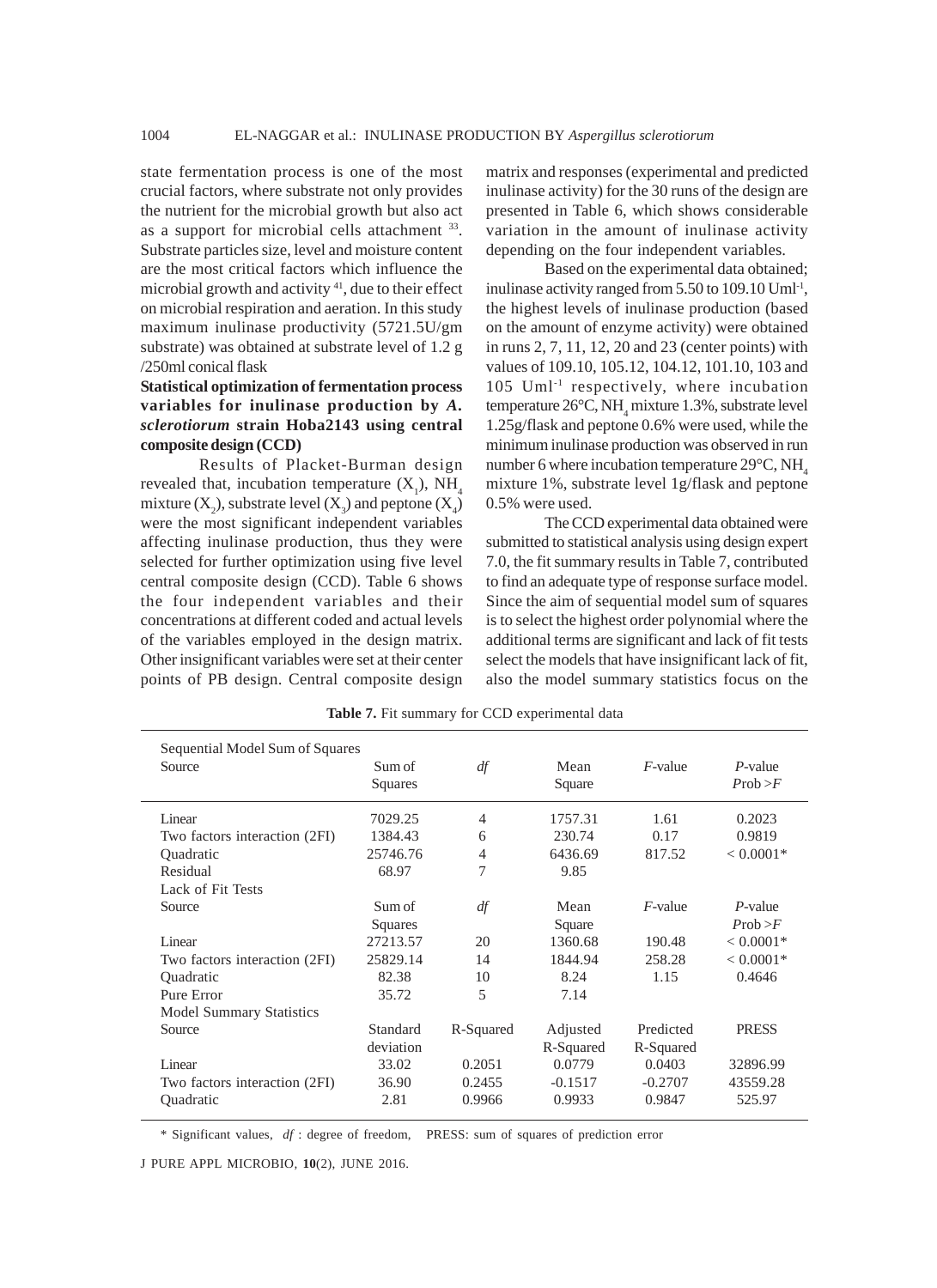models that have lower standard deviation and higher adjusted and predicted R-squared; quadratic model type was selected to be the proper model that fit the CCD of inulinase production by *A*. *sclerotiorum* strain Hoba2143, where fit summary results (Table 7) showed that, the quadratic model is a highly significant model with a very low probability value  $[(P_{model} > F) < 0.0001]$ , also lack of fit *F*-value 1.15 (the lack of fit is not significant,  $P > F = 0.4646$ , finally the model summary statistics of the quadratic model showed the smallest standard deviation of 2.81 and the largest adjusted and predicted R-squared of 0.9933 and 0.9847 respectively. After selection of the proper response surface model type, analysis of variance (ANOVA) was carried out as shown in Table 8. The coefficients of regression equation were calculated and the data (Table 9) was fitted to a second-order polynomial equation. The inulinase production (Y) by *A*. *sclerotiorum* strain Hoba2143 can be expressed in terms of the following regression equation:

 $Y_{(Inulinase yield)} = +104.57 - 1.79 X_1 + 15.46 X_2 - 3.07 X_3$ + 6.43  $\text{X}_4$  - 2.36  $\text{X}_1\text{X}_2$  + 0.71  $\text{X}_1\text{X}_3$  - 1.77  $\text{X}_1\text{X}_4$  - 6.54  $X_2X_3 + 4.10X_2X_4 - 4.21X_3X_4 - 22.23X_1^2 - 14.16X_2^2 15.98 X_3^2 - 19.12 X_4^2$ 

 $Eq(4)$ 

Where *Y* was the predicted response (value of inulinase yield  $Uml^{-1}$ ),  $X_1, X_2, X_3$  and  $X_4$ were the coded levels of incubation temperature, NH4 mixture, substrate level and peptone respectively.

The ANOVA of the quadratic regression model demonstrates that Equation (4) was a highly significant model, as was evident from the Fisher's *F* test (*F* value = 309.91) with a very low probability value  $[P_{\text{model}} > F$  less than 0.0001] (Table 8). Values of "Prob  $> F$ " less than 0.05 indicate that model terms are significant. The significance in our model meant that there was only 0.01% chance that wrong prediction could occur due to experimental errors or noise factors. The high *F*-value and non significant lack of fit (*P*-value >  $F = 0.4646$ ) also suggested that the obtained experimental data was a good fit with the model. The goodness of fit of the model was checked by determination coefficient  $(R^2)$ ; a value > 0.75 indicates good fitness of the model.

Studying the parameters from the ANOVA

statistical analysis (Table 8), showed that, by decomposing the model sum of squares into several sources, significant terms were verified based on their individual *P* values. In this study, our results revealed that, all linear  $(X_1, X_2, X_3)$  and  $X_4$ ), quadric  $(X_1^2, X_2^2, X_3^2 \text{ and } X_4^2)$  and interactive  $(X_1 X_2 X_2 X_3, X_2 X_4 \text{ and } X_3 X_4)$  model terms had a very significant effect on inulinase production by *A*. *sclerotiorum* strain Hoba2143 with a probability of over 99%, except  $X_1 X_4$  (interaction between incubation temperature and peptone respectively) had a significant effect with a probability value of over 95% and  $X_1 X_3$  (interaction between incubation temperature and substrate level respectively) was the only insignificant model term, that not contribute to the response (inulinase production) at a significant level  $(Prob > F = 0.3308) > 0.05$ .

In this model the value of  $R^2 = 0.9966$ (Table 8) indicated that, the model can explain 99.66% of response variations (99.66% of response variations was attributed to the independent variables) and only 0.34% of the total variations cannot explained by the model. In addition, the value of the adjusted determination coefficient (Adj  $R^2 = 0.9933$ ) was also very high to advocate for a high significance of the model (Table 8). The 'predicted  $R^2$ ' value of 0.9847 was in a reasonable agreement with the 'adjusted  $R^2$ ' value. At the same time, a relatively lower value of the coefficient of variation  $(CV = 5.92\%)$  indicates a better precision and reliability of the experiments carried out (Table 8). The adequate precision value of the present model was 49.697 and this also suggests that the model can be used to navigate the design space. The adequate precision value is an index of the signal-to-noise ratio, and values of higher than 4 are essential prerequisites for a model to be a good fit.

The positive coefficients for  $X_2$  (NH<sub>4</sub> mixture) and  $X_4$  (peptone), 15.46 and 6.43 respectively (Table 9) indicate a linear effect to increase inulinase production, while negative coefficients for  $X_1$  (incubation temperature) and  $X<sub>3</sub>$  (substrate level), -1.79 and -3.07 indicate a linear effect to decrease inulinase production.

### **Contour and three dimensional (3D) plots**

The graphical representation (3D plot and its corresponding contour plot) provides a method for visualizing the relationship between the response and the interactions among test variables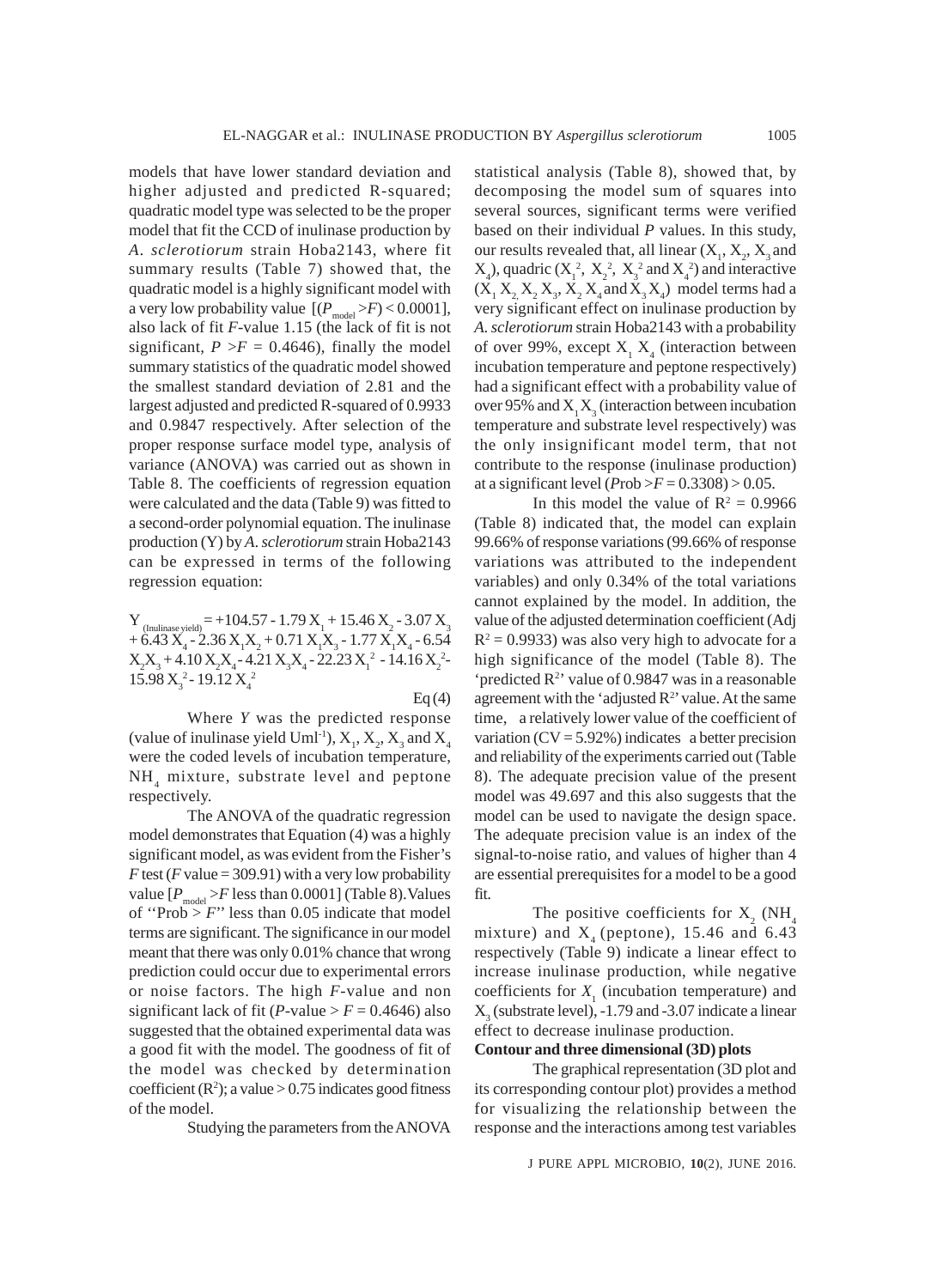| Source                                         | Sum of Squares | df             | Mean Square | $F$ -value | P-value $Prob > F$ |
|------------------------------------------------|----------------|----------------|-------------|------------|--------------------|
| Model                                          | 34160.44       | 14             | 2440.03     | 309.91     | $< 0.0001*$        |
| $X_i$ - (Incubation temp.)                     | 76.97          | 1              | 76.97       | 9.78       | $0.0069*$          |
| $X_2$ - (NH <sub>4</sub> mixture)              | 5734.42        | 1              | 5734.42     | 728.33     | $< 0.0001*$        |
| $X_3$ - (Substrate level)                      | 225.58         | 1              | 225.58      | 28.65      | $< 0.0001*$        |
| $X_4$ - (Peptone)                              | 992.28         |                | 992.28      | 126.03     | $< 0.0001*$        |
| $X_1 X_2$                                      | 88.92          | 1              | 88.92       | 11.29      | $0.0043*$          |
| $X_1 X_3$                                      | 7.95           | 1              | 7.95        | 1.01       | 0.3308             |
| $X_1 X_4$                                      | 50.2           |                | 50.2        | 6.38       | $0.0233*$          |
| $X_2 X_3$                                      | 685.13         | 1              | 685.13      | 87.02      | $< 0.0001*$        |
| $X_2$ $X_4$                                    | 268.3          |                | 268.3       | 34.08      | $< 0.0001*$        |
| $X_3^2 X_4^3$<br>$X_1^2$<br>$X_2^2$<br>$X_3^2$ | 283.92         |                | 283.92      | 36.06      | $< 0.0001*$        |
|                                                | 13557          |                | 13557       | 1721.87    | $< 0.0001*$        |
|                                                | 5496.35        | 1              | 5496.35     | 698.09     | $< 0.0001*$        |
|                                                | 7002.71        |                | 7002.71     | 889.41     | $< 0.0001*$        |
| $X_4^2$                                        | 10030.68       | 1              | 10030.68    | 1273.99    | $< 0.0001*$        |
| Residual                                       | 118.1          | 15             | 7.87        |            |                    |
| Lack of Fit                                    | 82.38          | 10             | 8.24        | 1.15       | 0.4646             |
| Pure Error                                     | 35.72          | 5              | 7.14        |            |                    |
| Cor Total                                      | 34278.54       | 29             |             |            |                    |
| Std. Dev.                                      | 2.81           | R-Squared      | 0.9966      |            |                    |
| Mean                                           | 47.38          | Adj R-Squared  | 0.9933      |            |                    |
| C.V. %                                         | 5.92           | Pred R-Squared | 0.9847      |            |                    |
| <b>PRESS</b>                                   | 525.97         | Adeq Precision | 49.697      |            |                    |

| <b>Table 8.</b> Regression statistics and analysis of variance (ANOVA) for                     |
|------------------------------------------------------------------------------------------------|
| CCD results used for optimizing inulinase production by A. <i>sclerotiorum</i> strain Hoba2143 |

\* Significant values, *df* : Degree of freedom, *F*: Fishers's function, *P* : Level of significanceC.V: Coefficient of variation

**Table 9.** Regression coefficients of second order polynomial model for optimization of inulinase production by *A*. *sclerotiorum* strain Hoba2143

| Factor                                                   | Coefficient estimate | Standard error | 95% CI Low | 95% CI High |
|----------------------------------------------------------|----------------------|----------------|------------|-------------|
| Intercept                                                | 104.57               | 1.15           | 102.13     | 107.01      |
| $X_1$ - (Incubation temp.)                               | $-1.79$              | 0.57           | $-3.01$    | $-0.57$     |
| $X_{2}$ - (NH <sub>4</sub> mixture)                      | 15.46                | 0.57           | 14.24      | 16.68       |
| $X_3$ - (Substrate level)                                | $-3.07$              | 0.57           | $-4.29$    | $-1.85$     |
| $X_4$ - (Peptone)                                        | 6.43                 | 0.57           | 5.21       | 7.65        |
| $X_1 X_2$                                                | $-2.36$              | 0.70           | $-3.85$    | $-0.86$     |
| $X_1 X_3$                                                | 0.71                 | 0.70           | $-0.79$    | 2.2         |
| $X_1 X_4$                                                | $-1.77$              | 0.70           | $-3.27$    | $-0.28$     |
| X, X,                                                    | $-6.54$              | 0.70           | $-8.04$    | $-5.05$     |
| $X, X_4$                                                 | 4.10                 | 0.70           | 2.6        | 5.59        |
|                                                          | $-4.21$              | 0.70           | $-5.71$    | $-2.72$     |
|                                                          | $-22.23$             | 0.54           | $-23.37$   | $-21.09$    |
|                                                          | $-14.16$             | 0.54           | $-15.3$    | $-13.01$    |
|                                                          | $-15.98$             | 0.54           | $-17.12$   | $-14.84$    |
| $X_3^2X_4^3$<br>$X_1^2$<br>$X_2^2$<br>$X_3^2$<br>$X_4^2$ | $-19.12$             | 0.54           | $-20.27$   | $-17.98$    |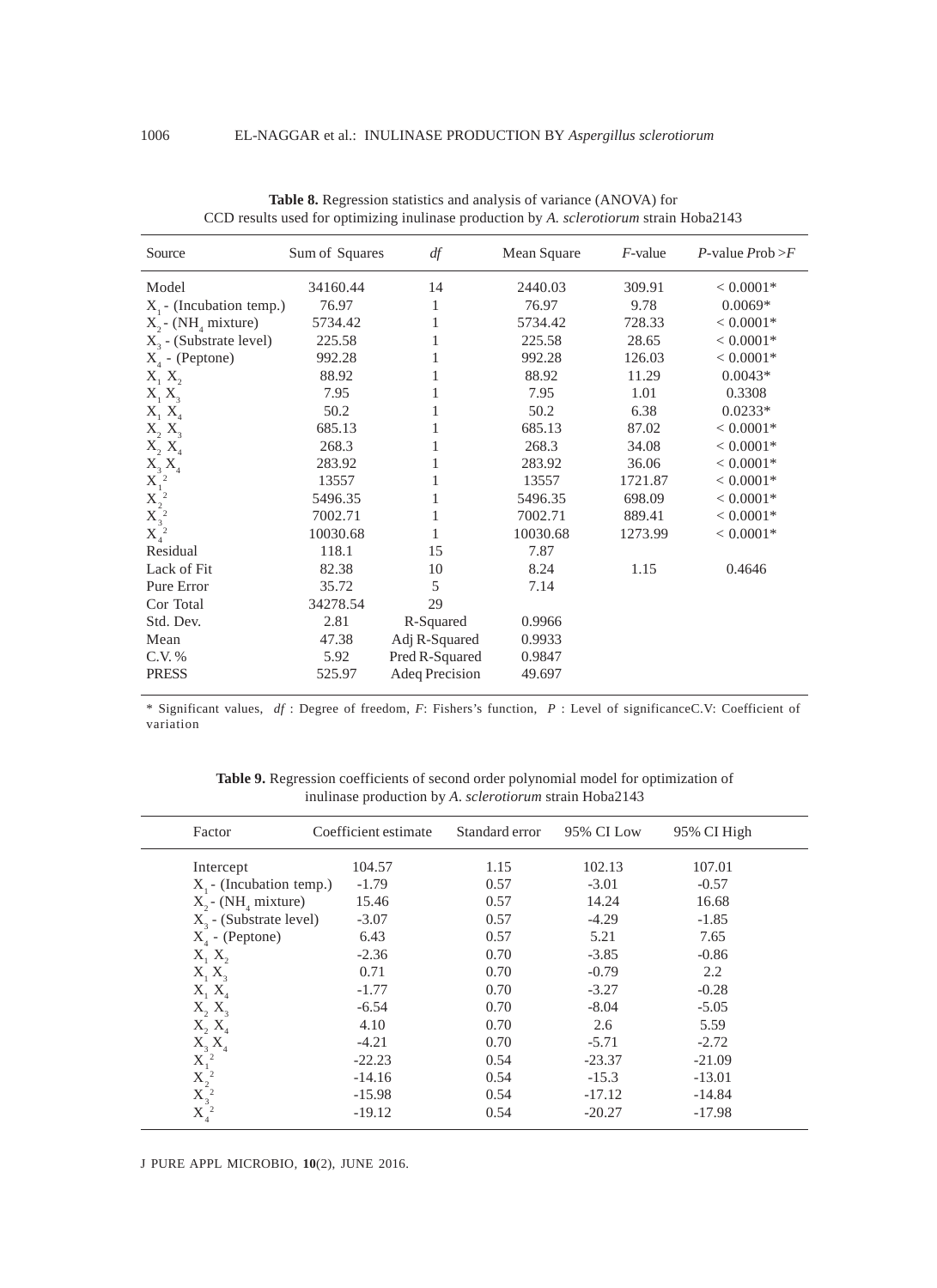in order to determine the optimum conditions for inulinase production. 3D plots for the significant pair-wise combinations of the four variables  $(X_1)$  $X_2, X_1 X_4, X_2 X_3, X_2 X_4$  and  $X_3 X_4$ ) were generated by plotting the response (inulinase yield) on Z-axis against two independent variables while keeping the other variables at their center points (zero levels).

The 3D plot and its corresponding contour plot (Fig. 6A), showing the effects of incubation temperature  $(X_1)$  and  $NH_4$  mixture concentration  $(X_2)$  on inulinase production, while substrate level  $(X_3)$  and peptone concentration  $(X_4)$ were kept at their zero levels  $(1.25 \text{ gflask}^{-1} \text{ and } 0.6\%)$ respectively. It can be seen that, when the incubation temperature approximate to 26°C, the yield of inulinase increases gradually by increasing NH4 mixture concentration, but decreases beyond  $NH<sub>4</sub>$  mixture high concentration. Beyond 26°C, inulinase yield decreases (negative effect) and the effect of NH<sub>4</sub> mixture concentration on inulinase yield was not significant. By solving the inverse matrix (Equation 4) using the Design-Expert Software and analysis of Fig. 6A, the maximum predicted inulinase yield of 108.9 U.ml-1 was obtained at the optimum predicted levels of incubation temperature and  $NH<sub>4</sub>$  mixture concentration of 25.79°C and 1.47% respectively. 3D plot and its corresponding contour plot (Fig. 6B), describes the effects of incubation temperature  $(X_1)$  and peptone concentration  $(X_4)$  on inulinase production, when substrate level  $(X_3)$  and  $NH_4$ mixture concentration  $(X_2)$  were kept at their zero levels  $(1.25 \text{ gflask}^{-1} \text{ and } 0.1.3\%)$  respectively. It is evidence that the yield of inulinase production steadily increased at low degrees of incubation temperature when peptone concentration increased till reach its optimum concentration after which inulinase yield decreased. At high temperatures beyond 26°C inulinase yield decreased and the effect of peptone concentration on inulinase yield was not significant. By solving the inverse matrix (Equation 4) and analysis of Fig. 6B, the maximum predicted inulinase yield of 105.16 U.ml-1 was obtained at the optimum predicted levels of incubation temperature and peptone concentration of 25.86°C and 0.62% respectively. 3D plot and its corresponding contour plot (Fig. 6C), highlight the roles played by  $NH<sub>4</sub>$  mixture concentration  $(X_2)$  and substrate level  $(X_3)$  on

inulinase production when incubation temperature  $(X_1)$  and peptone concentration  $(X_4)$ , were kept at their zero levels (26°C and 0.6%) respectively. Analysis of Fig. 6C clearly suggests that as substrate level increased, increase in inulinase yield occurred with increasing NH<sub>4</sub> mixture concentration, but further increase in substrate level above 1.2 gflask-1 leads to decrease in inulinase yield. At low levels of  $NH<sub>4</sub>$  mixture concentration, the effect of substrate level on inulinase yield was not significant. By solving the inverse matrix (Equation 4) and analysis of Fig. 6C, the maximum predicted inulinase yield of 109.48 U.ml-1 was obtained at the optimum predicted levels of NH<sub>4</sub> mixture concentration and substrate level of 1.49% and 1.2 gflask<sup>-1</sup> respectively.

3D plot and its corresponding contour plot (Fig. 6D), highlight the roles played by  $NH<sub>4</sub>$  mixture concentration  $(X_2)$  and peptone concentration  $(X_4)$ on inulinase production when incubation temperature  $(X_1)$  and substrate level  $(X_3)$ , were kept at their zero levels  $(26^{\circ}$ C and  $1.25$  gflask<sup>-1</sup>) respectively. As the value of independent variables  $(NH<sub>4</sub>$  mixture and peptone concentrations) increased, the yield of inulinase increased gradually but only up to the optimum levels of the independent variables and thereafter the yield decreased even though the values of the variables increased. By solving the inverse matrix (Equation 4) and analysis of Fig. 6D, the maximum predicted inulinase yield of 109.76 U.ml-1 was obtained at the optimum predicted levels of  $NH<sub>4</sub>$  mixture and peptone concentrations of 1.48% and 0.62% respectively.

The interactive effect of substrate level  $(X_3)$  and peptone concentration  $(X_4)$  on inulinase production when incubation temperature  $(X_1)$  and  $NH<sub>4</sub>$  mixture concentration (X<sub>2</sub>), were kept at their zero levels (26°C and 1.3%) respectively is depicted in Fig. 6E. When substrate level increased from 1 to around  $1.25$  g flask<sup>-1</sup>, an increase in inulinase yield from 68.9 to 104.6 U.ml<sup>-1</sup> occurred with increasing peptone concentration. Increasing substrate level beyond  $1.25$  g flask<sup>-1</sup> decreases inulinase yield (negative effect) at high or low levels of peptone concentration. The maximum predicted inulinase yield of  $105.34$  U.ml<sup>-1</sup> was obtained at the optimum predicted levels of substrate level and peptone concentrations of 1.22 g flask-1 and 0.62% respectively. The maximum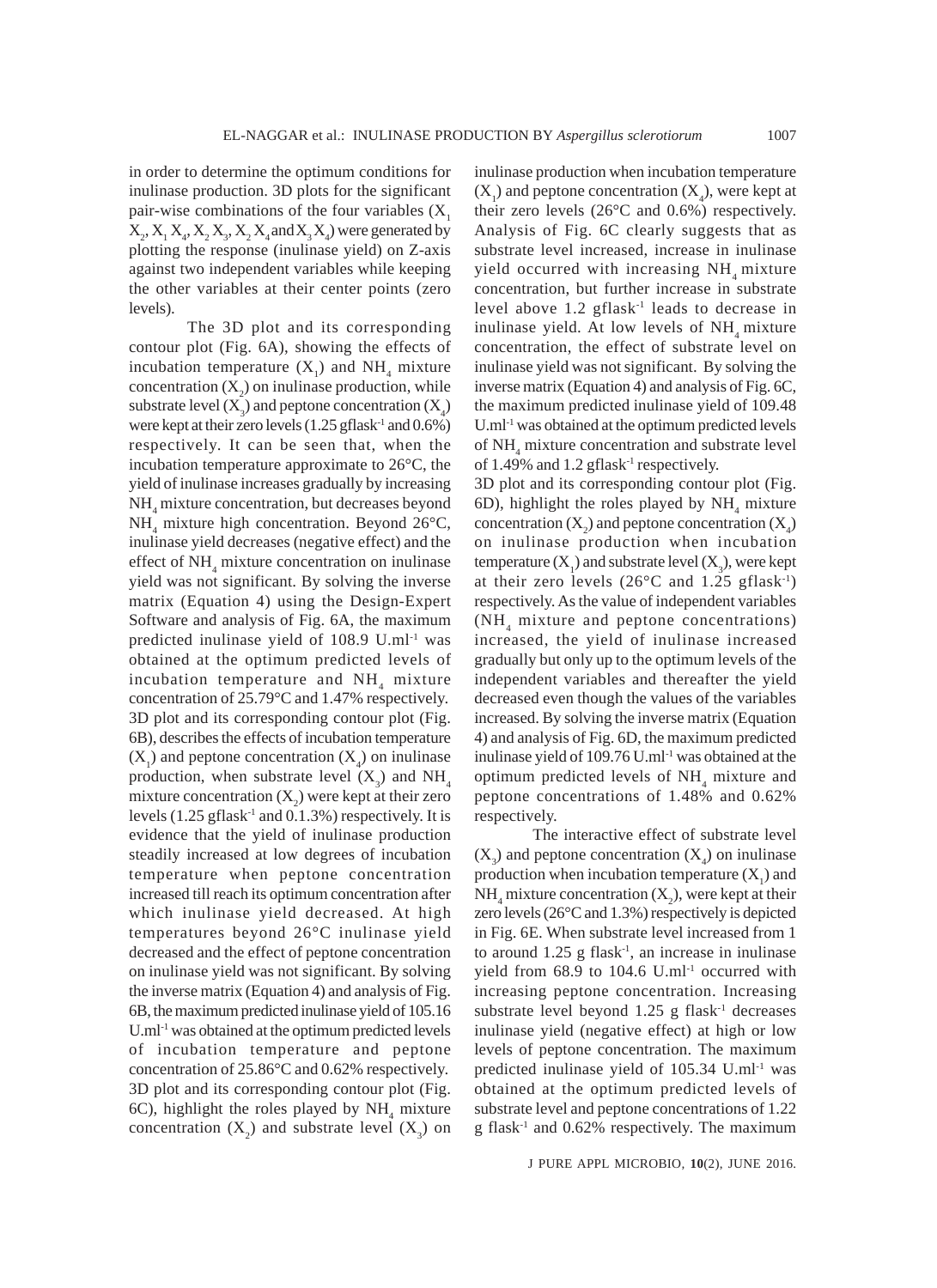

J PURE APPL MICROBIO*,* **10**(2), JUNE 2016.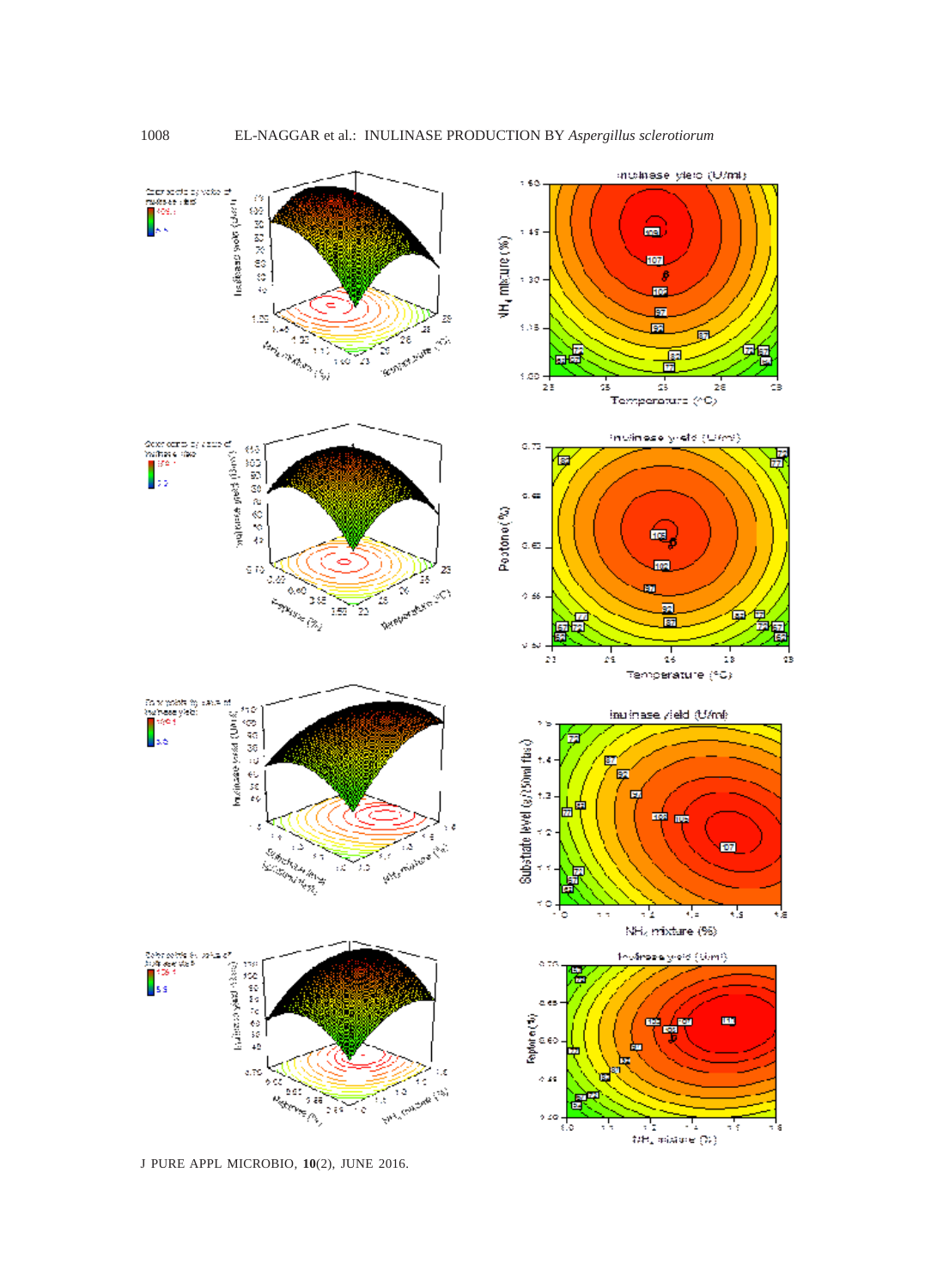

Fig.6. 3D response surface and contour plots of the effects of NH<sub>4</sub> mixture concentration, peptone concentrations, substrate level and incubation temperature on inulinase production by *A. sclerotiorum* strain Hoba2143

experimental value of inulinase yield of 104.57 U.ml-<sup>1</sup> was obtained at the center points (zero-levels) of the investigated independent variables (incubation temperature  $26^{\circ}$ C, NH<sub>4</sub> mixture concentration 1.3%, substrate level  $1.25$  g flask<sup>-1</sup> and peptone concentration of 0.6%).

# **Model adequacy checking**

Usually, it is necessary to check the fitted model to ensure that it provides an adequate approximation to the real system. Unless the model shows an adequate fit, proceeding with the investigation and optimization of the fitted response surface likely give poor or misleading results. Checking of adequacy of the model needs all of the information on lack of fit, which is contained in the residuals.

The normal probability plot is an important diagnostic tool that indicates whether the residuals follow a normal distribution (normality assumption), in which case the points will follow a straight line expect some scatter even with normal data. Fig. 7A showed that, the normality assumption was satisfied as the residual plot approximated a long a straight line for inulinase production, this indicates that the model was well fitted with the experimental results. As the residuals from the fitted model were normally distributed, all the major assumptions of the model had been validated. Fig. 7B presents a plot of residuals versus the predicted response. The plot showed that the residuals scatter randomly on the display, suggesting that the variance of the original observation is constant for all values of inulinase yield. Thus, the plot of inulinase production was satisfactory; this

indicated that the model is adequate to describe the inulinase activity by response surface. Also, predicted versus actual inulinase yield plot as a visual diagnostic plot indicated that, there is a close agreement between the experimental results and theoretical values predicted by the model equation as shown in Fig. 7C, which confirms the adequacy of the model.

Box–Cox plot provides guideline for selecting the correct power law transformation to further improve the model. As observed from Fig. 7D, the blue line indicates the current transformation (Lambda  $= 1$ ) and the green line indicates the best lambda value (Lambda =  $1.06$ ), while the red lines indicate the minimum and maximum 95% confidence interval values (0.83 and 1.3 respectively). Therefore, the model needs no transformation, as current value of confidence interval  $(\lambda = 1)$  is very close to model design value  $(best = 1.06)$  and the model is in the optimal zone since the blue line falls within the red lines. So that the model is well fit to the experimental data obtained and well satisfies the assumptions of the analysis of variance.

# **Validation of the model**

In order to determine accuracy of the model and to verify the optimization results, experiments were repeated in triplicates under optimized culture conditions obtained from fitted inulinase production model i.e. 26°C of incubation temperature,  $1.54\%$  of NH<sub>4</sub> mixture,  $1.20$  g flask<sup>-1</sup> of substrate level and 0.64% peptone. Under these conditions,  $114.43 \pm 1.35$  Uml<sup>-1</sup> of inulinase activity was obtained. This value of inulinase activity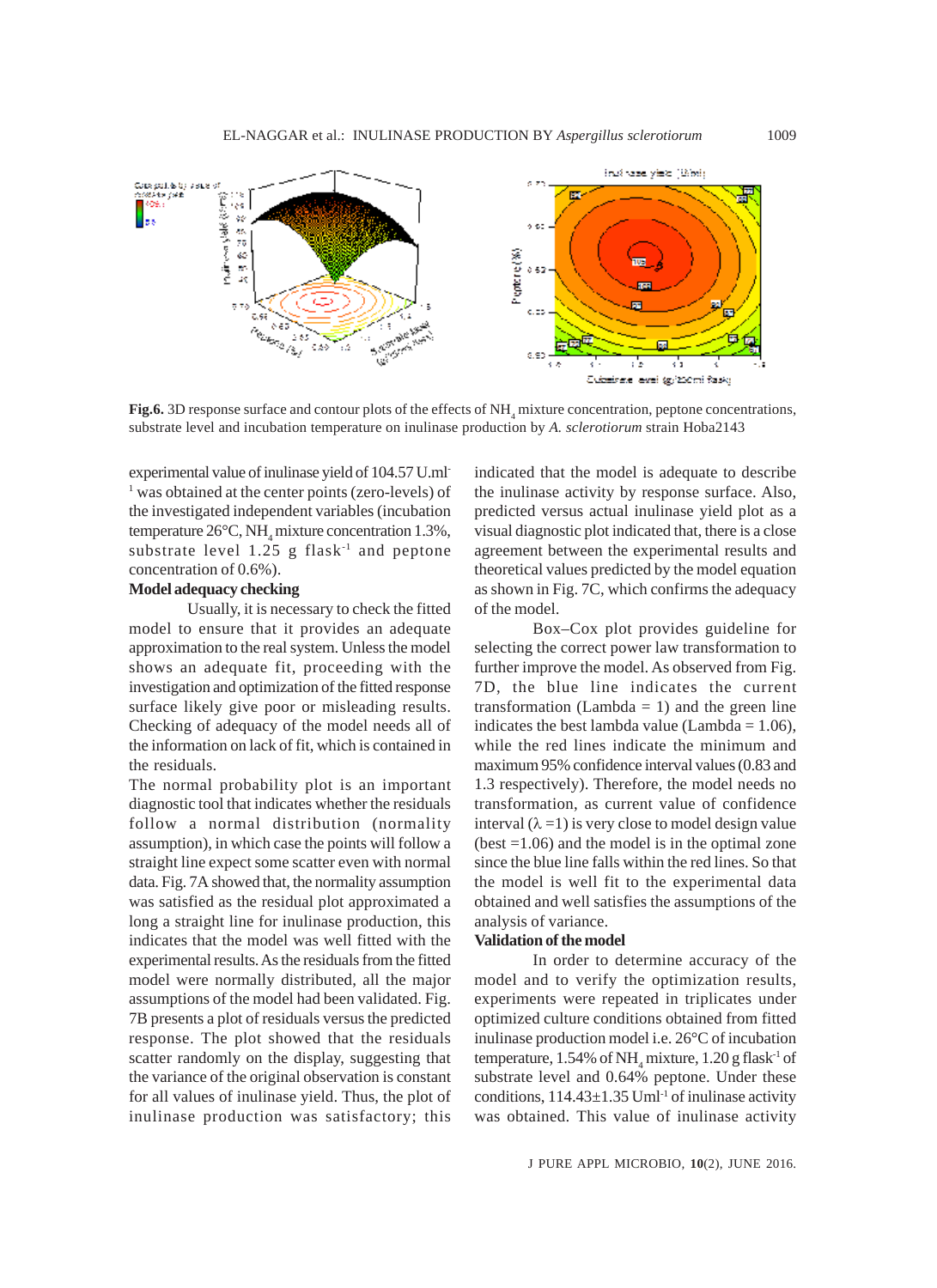corresponds very well to the values predicted by the fitted model 110.06 Uml-1.

Finally, after initial survey using "Jerusalem artichoke + bagasse" as a substrate for screening inulinolytic potentialities of microorganisms (step1), classical optimization by one factor at a time for different agriculture residues and fermentation period (step 2), statistical optimization by Plackett-Burman design (step 3), central composite design (step 4) and validation under optimized conditions (step 5), it was found that, inulinase yield of *A. sclerotiorum* strain Hoba2143 was increased from 10.7 to 114.43 Uml-<sup>1</sup>. With a fold of increase 2.7, 7.9, 9.77 and 10.69

respectively. The maximum inulinase yield of 114.43 Uml<sup>-1</sup> is equivalent to  $5721.5$  Ugds<sup>-1</sup>; as batch fermentation contents were eluted in 50 ml buffer solution.

# **Inulin hydrolysis by partially purified inulinase**

TLC procedure was carried out to separate hydrolysis by-products of inulin, this enables us to characterize the mode of action of the enzyme and particularly, if it is of the endo-or exo- type. Partially purified inulinase was incubated with 1% inulin solution for different incubation periods, the enzyme hydrolyzate loaded into TLC aluminum sheets, the hydrolysis products were visualized by aniline-diphenylamine reagent.



**Fig. 7.** (A) Normal probability plot of internally studentized residuals, (B) plot of internally studentized residuals versus predicted inulinase yield, (C) plot of predicted versus actual inulinase yield by *A. sclerotiorum* strain Hoba2143 using CCD and (D) Box- Cox plot of model transformation.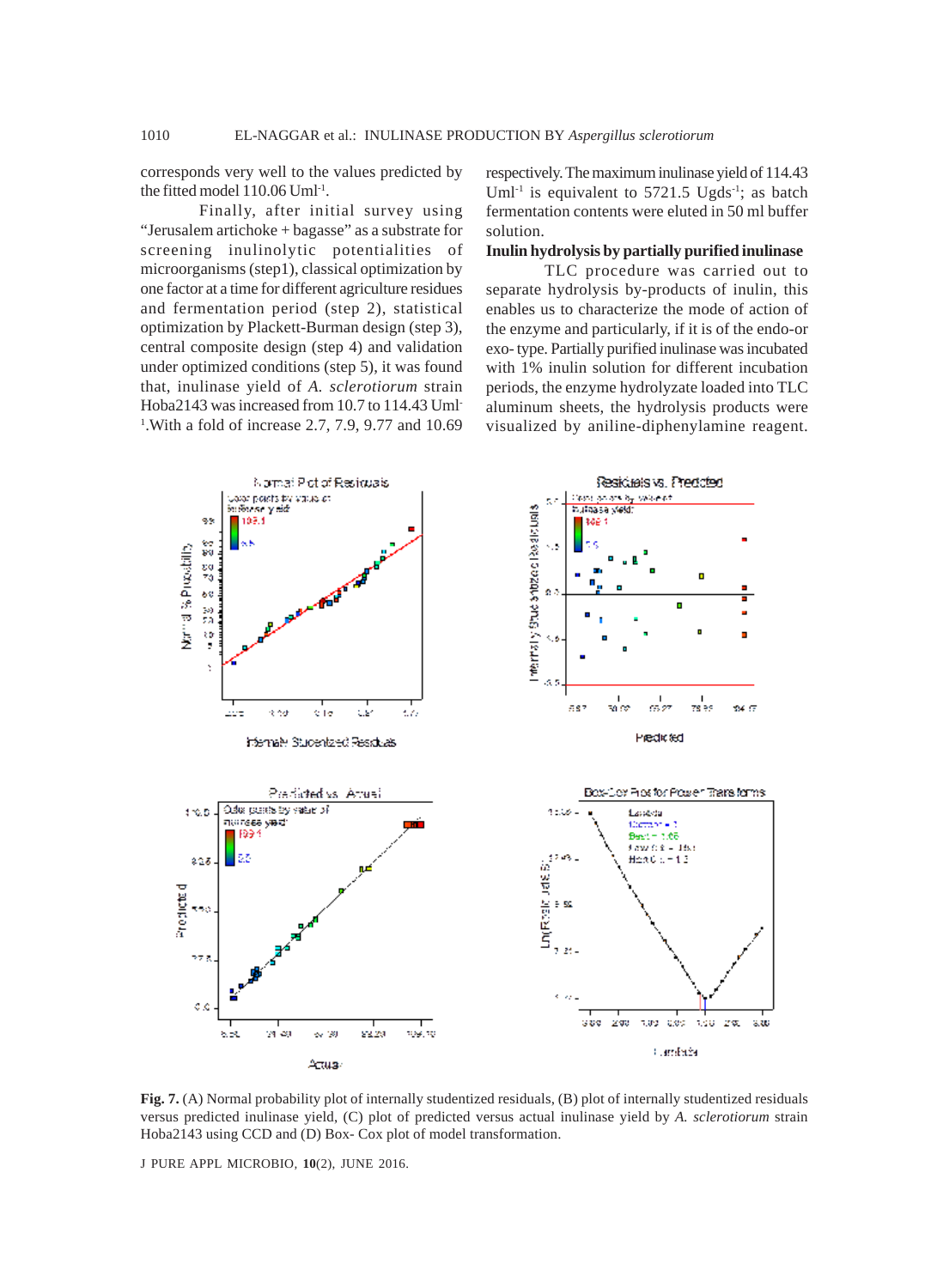Chromatogram (Fig. 8) indicated that fructose produced early in the hydrolysis of inulin after 5 min incubation.

Inulinases are usually inducible and classified into exo- and endo-inulinases according to their mode of action on inulin <sup>30</sup>. Exo-inulinases (β-D-fructan fructohydrolase, EC 3.2.1.80) split terminal fructose units successively from the nonreducing end of inulin to liberate fructose. The exo-acting inulinases hydrolyze sucrose and the fructose portion of raffinose in addition to inulin  $32$ . In contrast, endo-inulinases (2, 1 - β - D-fructan fructanohydrolase, EC 3.2.1.7) are specific for inulin and hydrolyze the internal  $\beta$ - $(2\rightarrow 1)$ fructofuranosidic linkages that are located away from the ends of the polymer network to yield inulotriose, inulotetrose and inulopentose as the main products <sup>8</sup>. In the present work, inulin hydrolysis occurred early after 5 min of incubation. Analysis of the inulin hydrolysis products by TLC showed the release of fructose as an end product (Fig. 8). Release of fructose as an end product of inulin hydrolysis and no fructose oligomers are detected; therefore it is clear that *A. sclerotiorum* Hoba2143 inulinase is an exo-type. Fructose is generally recognized as safe alternative sweetener to sucrose because it has beneficial effects in diabetic patients, increases the iron absorption in children, used as a low calorie sweetener, highly soluble and, has low viscosity and higher



**Fig. 8.** Thin layer chromatogram for hydrolysis byproducts of inulin by partially purified *A. sclerotiorum* Hoba 2143 inulinase. Lane 1: control (inulin + boiled inulinase), 2: sucrose, 3: glucose, 4: fructose (as standards), 5, 6, 7 and 8 are hydrolysis products after 5, 10, 15 and 30 min incubation, respectively.

sweetening capacity <sup>34</sup>. These physiological advantages allow fructose utilization as a sugar substitute in food and pharmaceutical preparations. Thus, production of ultra high fructose syrup from inulin has received a great industrial interest <sup>57</sup>.

# **CONCLUSION**

The present work demonstrates the production of inulinase by a newly isolated fungal strain *A. sclerotiorum* Hoba2143 on low cost substrates of rice straw and Jerusalem artichoke tuber under SSF. The applicability of statistical approach proved useful for the optimization of culture conditions for inulinase production. The maximum yield of inulinase achieved was 114.43  $Uml<sup>-1</sup>$  (5721.5 Ugds<sup>-1</sup>); which was the highest yield reported so far.

#### **REFERENCES**

- 1. Azhari, R., Szlak, A.M., Ilan, E., Sideman, S., Lotan, N. Purification and characterization of endo- and exo-inulinase. *Biotechnol. Appl. Biochem.,* 1989; **11**: 105-117.
- 2. Baldrian, P., Gabriel, J. Lignocellulose degradation by *Pleurotus ostreatus* in the presence of cadmium. *FEMS Microbiol. Lett.,* 2003; **220**: 235-240.
- 3. Bradford, M. M. A rapid and sensitive method for the quantitation of microgram quantities of protein utilizing the principle of protein-dye binding. *Anal. Biochem*., 1976; **72**: 248-254.
- 4. Castilho, L. R., Medronho, R. A., Alves, T. L. Production and extraction of pectinases obtained by solid state fermentation of agroindustrial residues with *Aspergillus niger*. *Bioresour. Technol*., 2000; **71**: 45-50.
- 5. Chakravarti R., Sahai V. Optimization of compactin production in chemically defined production medium by *Penicillium citrinum* using statistical methods. *Process Biochem*., 2002; **38**: 481-486.
- 6. Chen, H.-Q., Chen, X.-M., Chen, T.-X., Xu, X.-M. , Jin, Z.-Y. Extraction optimization of inulinase obtained by solid state fermentation of *Aspergillus ficuum* JNSP5-06. *Carbohydr. Polym*., 2011; **85**: 446-451.
- 7. Chen, X., Wang, J., Li, D. Optimization of solidstate medium for the production of inulinase by *Kluyveromyces* S120 using response surface methodology. *Biochem. Eng. J.*, 2007; **34**: 179– 184.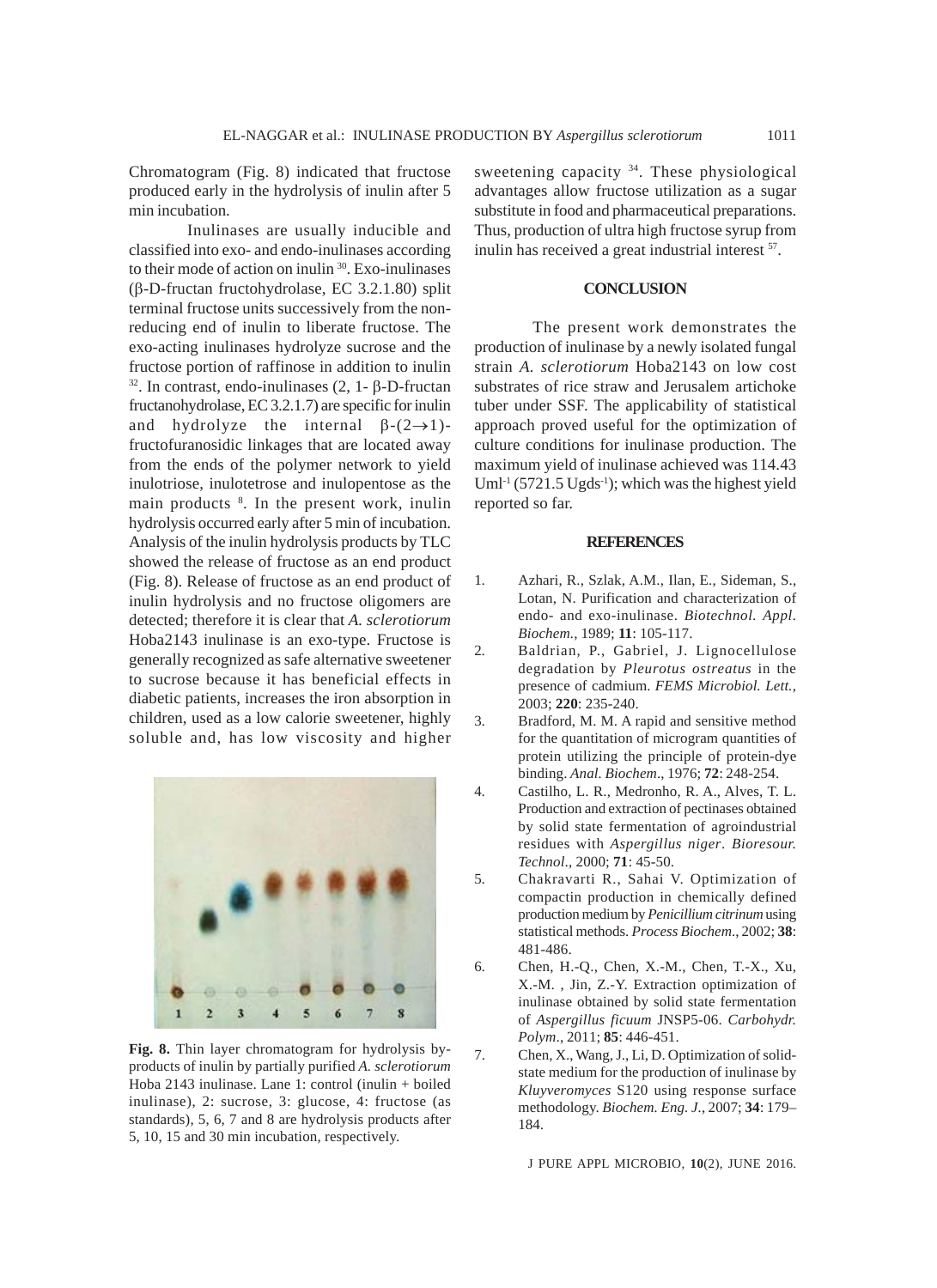- 8. Chi, Z.M., Zhang, T., Cao, T.S., Liu, X.Y., Cui, W., Zhao, C.H. Biotechnological potential of inulin for bioprocesses. *Biores. Technol.,* 2011; **102**: 4295-4303.
- 9. Derycke, D.G., Vandamme, E.J. Production and properties of *Aspergillus niger* inulinase . *J. Chem. Tech. Biotechnol*., 1984; **34**: 45-51.
- 10. Dinarvand, M., Ariff, A.B., Moeini, H., Masomian, M., Mousavi, S.S., Nahavandi, R., Mustafa, S. Effect of extrinsic and intrinsic parameters on inulinase production by *Aspergillus niger* ATCC 20611. *Electronic J. Biotechnol*., 2012; ISSN: 0717-3458.
- 11. Domsch, K., Gams, W., Anderson, T. Compendium of Soil Fungi. 1, 1264., IHW-Verlag, Germany, 1993; ISBN: 9783980308380.
- 12. El-Hersh, M. S., Saber, W. I., El-Naggar, N.E. Production strategy of inulinase by *Penicillium citrinum* AR-IN2 on some agricultural byproducts. *Microbiol. J*., 2011; **1**: 79-88.
- 13. Ertan F, Ekinci F. The production of inulinases from *Alternaria alternata*, *Aspergillus niger* and *Trichoderma harzianum*. *J. Marmara Pure Appl. Sci*., 2002; **18**: 7-15.
- 14. Felsenstein, J. Confidence limits on phylogenies: an approach using the bootstrap. *Evolution*., 1985; **39**: 783-791.
- 15. Gao, H., Liu, M., Liu, J., Dai, H., Zhou, X., Liu, X., Zhuo, Y., Zhang, W. and Zhang, L. Medium optimization for the production of avermectin B1a by *Streptomyces avermitilis* 14-12A using response surface methodology. *Bioresour. Technol*., 2009; **100**: 4012-4016.
- 16. Gill, P. K., Sharma, A. D., Harchand, R. K., Singh, P. Effect of media supplements and culture conditions on inulinase production by an actinomycete strain. *Bioresour. Technol*., 2003; **87**: 359-362.
- 17. Gouda, M.K. Some properties of inulinase from *Aspergillus fumigatus*. *Pakistan J. Biol. Sci*., 2002; **5**: 589-593.
- 18. Housseiny, M.M. Production of an endoinulinase from *Aspergillus niger* AUMC 9375 by solid state fermentation of agricultural wastes, with purification and characterization of the free and immobilized enzyme. *J. Microbiol*., 2014; **52**: 389-398.
- 19. Inglis, P.W., Tigano, M.S. Identification and taxonomy of some entomopathogenic *Paecilomyces* spp. (Ascomycota) isolates using rDNA-ITS Sequences. *Gen. Mol. Biol*., 2006; **29**: 132-136.
- 20. Jing, W., Zhengyu, J., Bo, J., Augustine, A. Production and separation of exo- and endoinulinase from *Aspergillus ficuum*. *Process Biochem*., 2003; **39**: 5-11.

- 21. Karatop, R., Sanal, F. A. A potential resource in fructose production from inulin: *Aspergillus wentii* inulinase. *J. Cell. Mol. Biol*., 2013; **11**: 21- 28.
- 22. Kaur, A., Sharma, D., Harchand, R.K., Singh, P., Bhullar, S.S., Kaur, A. Production of a thermostable extracellular inulinase by *Aspergillus fumigatus*. *Indian J. Microbiol*., 1999; **39**: 99-103.
- 23. Kochhar, A., Kaur, N., Gupta, A.K. Inulinase from *Aspergilus versicolor*: A potent enzyme for fructose from inulin. *J. Sci. Ind. Res*., 1997; **56**: 721-726.
- 24. Kumar, G. P., Kunamneni, A., Prabhakar, T. Optimization of process parameters for the production of inulinase from a newly isolated *Aspergillus niger* AUP19. *World J. Microbiol. Biotechnol*., 2005; 21: 1359-1361.
- 25. Li, A. X., Guo, L. Z., Fu, Q., Lu, W. D. A simple and rapid plate assay for screening of inulin degrading microorganisms using Lugol's iodine solution. *Afr. J. Biotechnol*., 2011; **46**: 9518- 9521.
- 26. Li, A.X. Guo, L.Z. Lu, W.D. Alkaline inulinase production by a newly isolated bacterium *Marinimicrobium* sp. LS-A18 and inulin hydrolysis by the enzyme. *World. J. Microbiol. Biotechnol*., 2012; **28**: 81-89.
- 27. Mahmoud, D.A.R., Mahdy, E.M.E., Shousha, W.G., Refaat,. H.W., Abdel-Fattah, A.F. Raw garlic as a gew substrate for inulinase production in comparison to dry garlic. *Australian J .Basic Appl. Sci*., 2011; **5**: 453-462.
- 28. Moat, A.G., Foster, J.W., Spector, M.P. Microbial physiology. 4th ed. Wiley-Liss, Inc., New York. 2002; 1:1-28.
- 29. Montgomery, D.C. Design and analysis of experiments: Response surface methods and designs. NewJersey: John Wiley and Sons, Inc., 2005; **210**: 56.
- 30. Nakamura, T., Shady, S.M., Nakatsu, S. Action and production of inulinase. *Denpun Kagaku*., 1988; **35**: 121-130.
- 31. Nakamura, T., Shitara, A., Matsuda, S., Matsuo, T., Suiko, M., Ohta, K. Production, purification and properties of an endoinulinase of *Penicillium* sp. TN-88 that liberates inulotriose. *J. Ferment. Bioeng*., 1997; **84**: 313-318.
- 32. Ohta, K., Norio, N., Nakamura, T. Purification and properties of an extracellular inulinases from *Rhizopus* sp. strain TN–96. *J Biosci Bioeng*., 2002; **94**: 78–80.
- 33. Pandey, A., Soccol, C. R., Mitchell, D. New developments in solid state fermentation: Ibioprocesses and products. *Process Biochem*., 2000; **35**: 1153-1169.